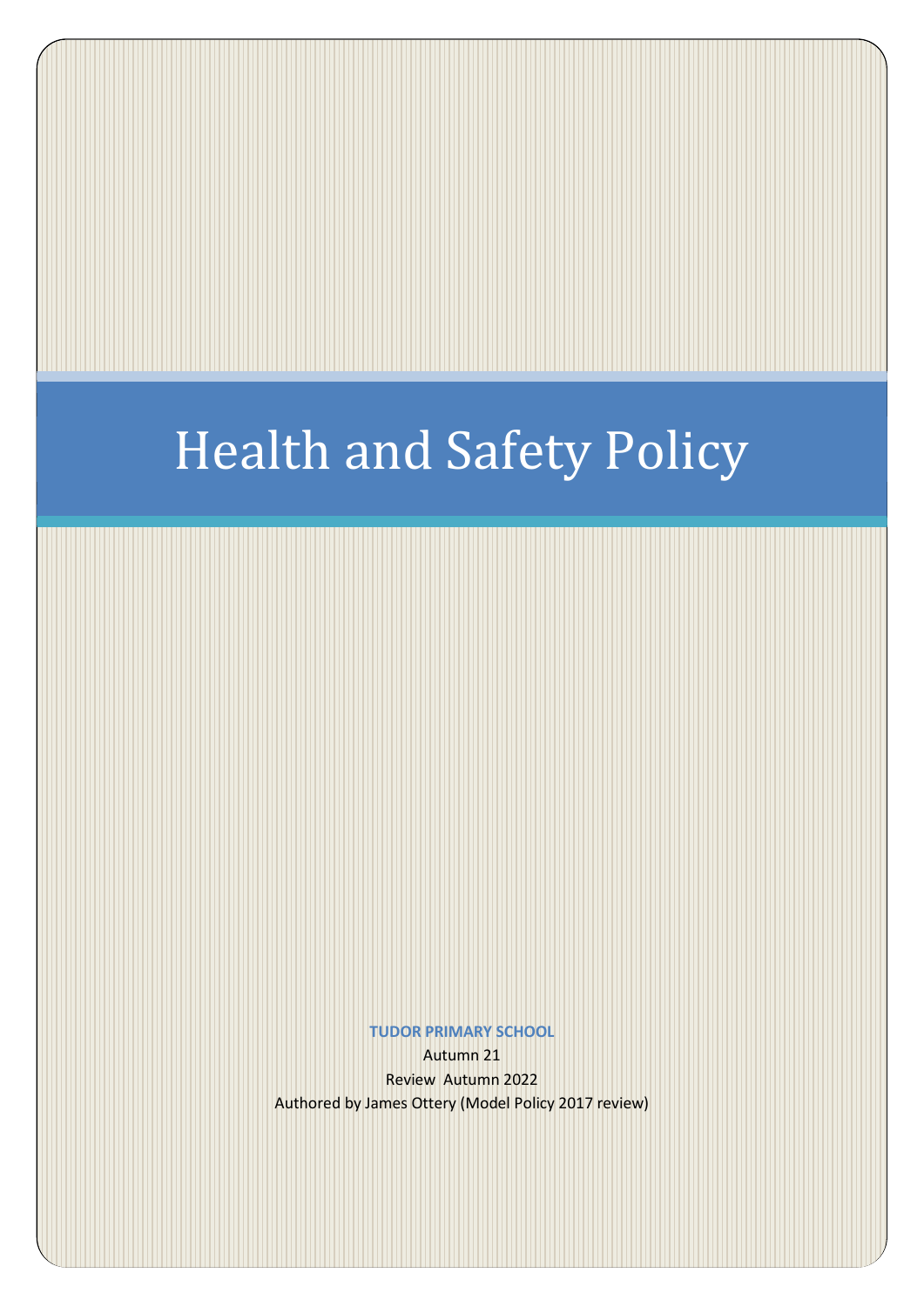# Hertfordshire **Hertfordshire County Council**

Children's Services

**Model Policies for Schools**

# **Model Health and Safety Policy for Schools**

**Last Review: May 2021 Reference: CSF0035**

**Department: Health and Safety Team Author: James Ottery**

**Date of issue: September 2010**

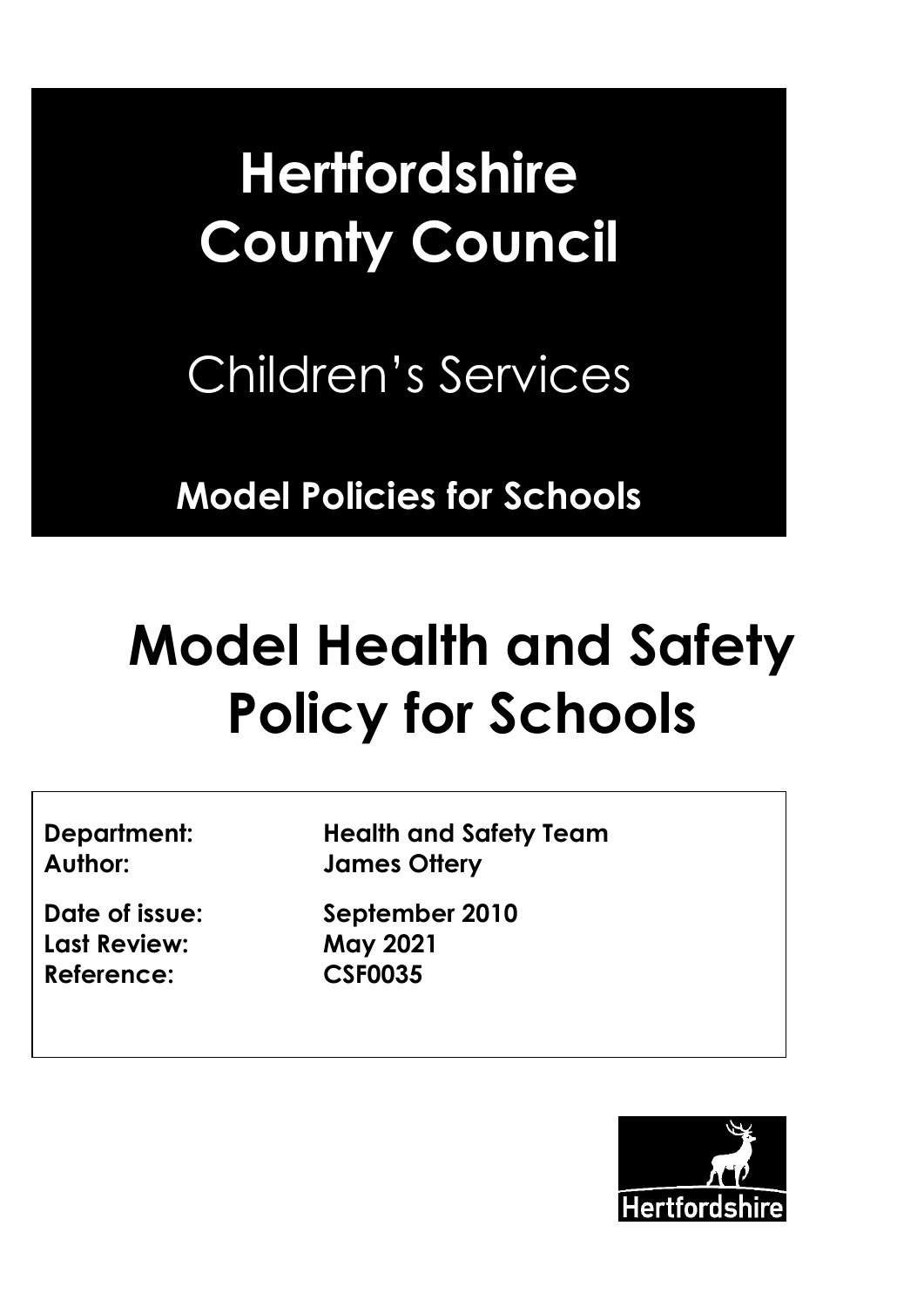# **MODEL HEALTH AND SAFETY STATEMENT FOR SCHOOLS**

#### **Introduction**

- 1. This document provides a customisable template to assist schools in producing a written health and safety policy.
- 2. The model policy is based upon Hertfordshire County Council's criteria for schools where it is the employer, it's for the Governing Body / Board of Trustees of Foundation, VA and Academy<sup>1</sup> schools to determine whether to adopt such arrangements.
- 3. Schools should ensure the policy is customised to fit their individual circumstances. Some areas requiring customisation are highlighted in red, in order to help to meet the requirements of different schools some alternative wording is suggested and such alternatives are separated by / within square brackets [ ]. **Significant customisation will be required for those schools where the Local Authority (LA) is not the employer (VA, Foundation, Academy etc.).**

#### **Writing a Policy Statement**

- 4. Under the Health and Safety at Work etc. Act 1974, it is the duty of an employer to have an up to date written statement of health and safety, this general policy must be complemented by a school policy statement.
- 5. Adapting the model policy is the best way of complying with the LA's Health and Safety Policy, demonstrating compliance with statutory duties could be difficult in the absence of a school policy.
- 6. The safety policy should be signed and dated by the head teacher / chair of governors.<sup>2</sup>
- 7. The main points required in a Health and Safety Policy Statement are:

#### **Part 1 Statement of Intent**

Outlining your commitment to providing a healthy and safe environment for all users of the establishment: - staff, pupils, visitors and contractors.

#### **Part 2 Organisation (roles and responsibilities)**

The organisation section should describe the roles and responsibilities of key personnel, for example:

**Governors** 

 $\overline{a}$ 

- Headteacher
- Those with responsibility for specific areas or activities which may have been delegated to them e.g. Heads of Department, Deputy Heads, School Business Managers, Site Managers, Caretakers etc.
- Other employees (both teaching and non teaching) and any volunteers

The procedures for joint management / employee consultation should be detailed. It should be decided whether you require a safety committee (this is unlikely to be the case in small establishments and primary schools) where such a committee exists, then briefly describe its constitution and functions within the policy.

<sup>&</sup>lt;sup>1</sup> References to academies should be taken to include free and studio schools.

<sup>&</sup>lt;sup>2</sup> References to governors should be taken to mean whoever is responsible for fulfilling governance functions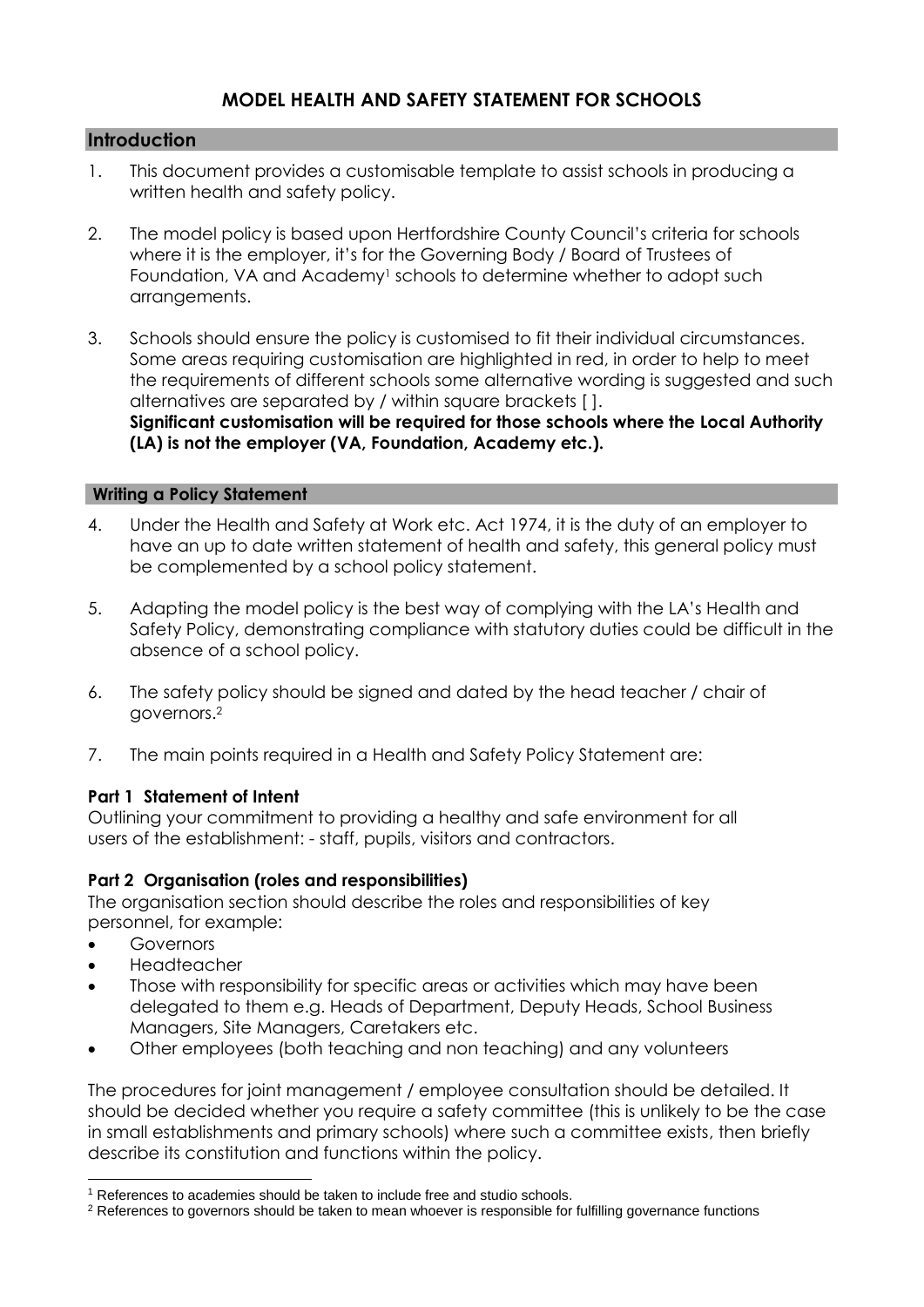It is recommended that Health and Safety is included as a standing agenda item at relevant staff/team meetings. This enables you to demonstrate communication lines are in place enabling staff to participate in health and safety.

#### **Part 3 Arrangements**

The arrangements section details the school's local procedures for controlling significant risks and makes clear any specific roles and responsibilities in managing these.

The model policy details as appendices some of the key areas for which local arrangements may be required, depending on the nature of the risks not all may be relevant.

[DfE Health and Safety: advice for schools](https://www.gov.uk/government/publications/health-and-safety-advice-for-schools) provides further information on areas for inclusion in a school health and safety policy.

#### **Arrangements for policy review**

- 8. Governors are required to take steps to ensure that they are kept informed of the County Council's advice and guidance on health and safety matters.
- 9. It is recommended that Health and Safety is a regular item on the agenda of either a full meeting of the governing/senior management body or an appropriate subcommittee of governors (e.g. Premises, Resources etc).
- 10. Establishments will need to review and amend where necessary their Health and Safety policy from time to time. It is recommended that a review be carried out annually. (The legislation requires this is done no longer than every 2 years)
- 11. Once completed the policy should be communicated to all staff (teaching and support staff) and be linked to the induction of all new staff.

#### **Further Information**

12. For further information and guidance contact: the Health and Safety Team Tel: 01992 556478 [healthandsafety@hertfordshire.gov.uk](mailto:healthandsafety@hertfordshire.gov.uk)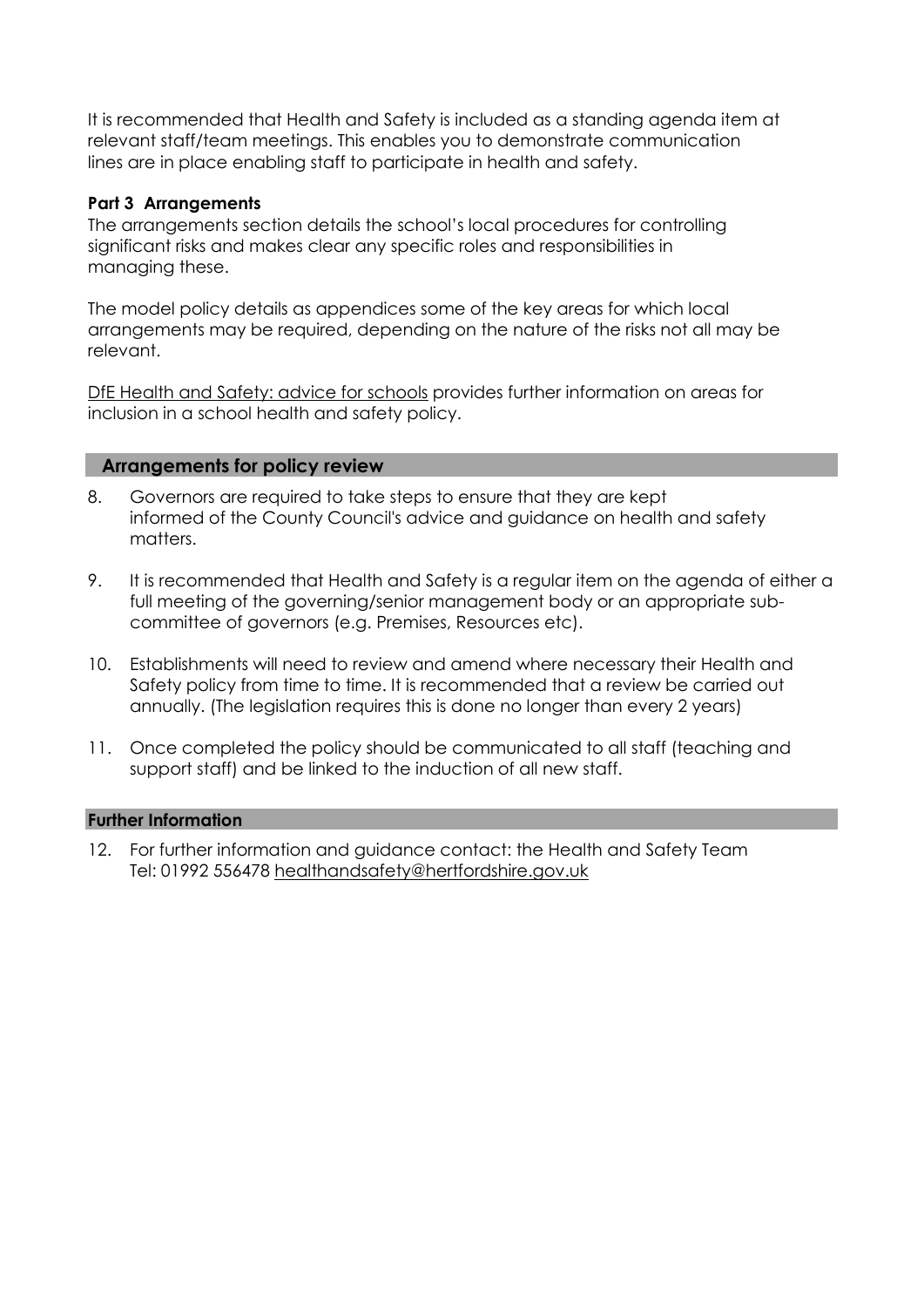# **HEALTH AND SAFETY POLICY Tudor Primary School**

# **PART 1. STATEMENT OF INTENT**

The Governing Board of Tudor Primary School will strive to achieve the highest standards of health, safety and welfare consistent with their responsibilities under the Health and Safety at Work etc. Act 1974 and other statutory and common law duties.

This statement sets out how these duties will be conducted and includes a description of the school's organisation and arrangements for dealing with different areas of risk. Details of how these areas of risk will be addressed are given in the arrangements section.

This policy will be brought to the attention of, and/or issued to, all members of staff on the staff drive.

This policy statement and the accompanying organisation and arrangements will be reviewed on an every 2 years.

This policy statement supplements:

Hertfordshire County Council's (HCC) Health and Safety Policy and other related policies.

 **Dan Jones, Chair of Governors Rob Weightman, Headteacher**

May 2021 May 2021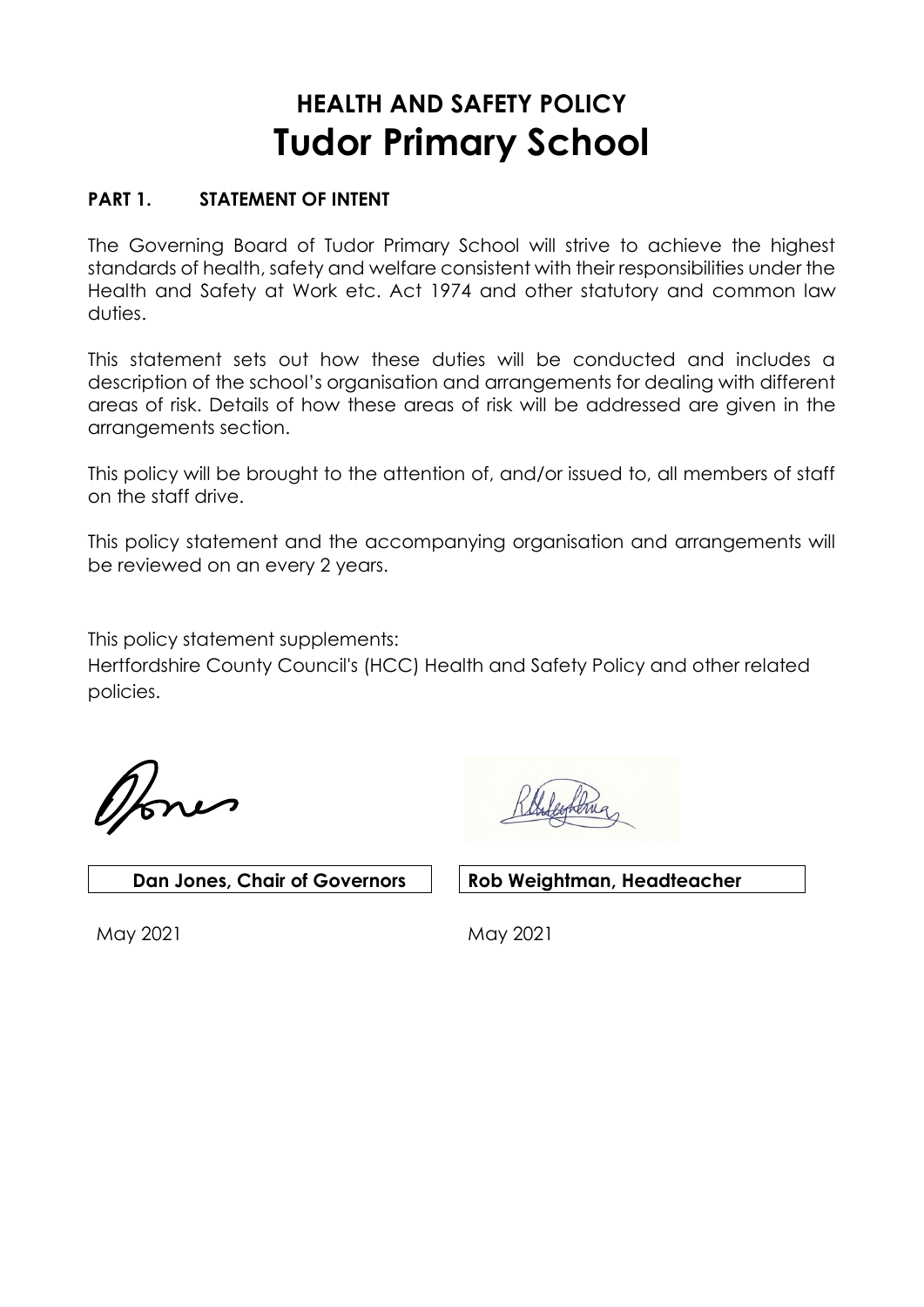# **PART 2. ORGANISATION**

As the employer the Local Authority has overall responsibility for Health and Safety in Community and Voluntary Controlled Schools.

#### **At a school level duties and responsibilities have been assigned to staff and governors as detailed below.**

#### **Responsibilities of the Governing Body**

The Governing Body are responsible for ensuring health and safety management systems are in place and effective. They fulfil a strategic role in health and safety and are not expected to be involved in day to day management of the school.

As a minimum these management systems should adhere to the LA's health and safety policy, procedures and standards as detailed in the [Education Health and](http://www.thegrid.org.uk/info/healthandsafety/manual.shtml)  [Safety Manual.](http://www.thegrid.org.uk/info/healthandsafety/manual.shtml)

A Health & Safety Governor, Chris Mansfield, has been appointed to receive relevant information, monitor the implementation of policies and procedures and to feedback health and safety issues and identified actions to the Governing Body.

The Governing body will receive regular reports from the Headteacher as well as the Site Manager (Kevin Denny) in order to enable them to provide and prioritise resources for health and safety issues.

Where required the Governing body will seek specialist advice on health and safety which the establishment may not feel competent to deal with.

HCC's Health and Safety Team, Tel: 01992 556478 [healthandsafety@hertfordshire.gov.uk](mailto:healthandsafety@hertfordshire.gov.uk) provide competent health and safety advice for Community, Community Special and VC schools.

#### **Responsibilities of the Headteacher**

Overall responsibility for the day to day management of health and safety in accordance with the health and safety procedures rests with the Headteacher.

The Headteacher has responsibility for:

- Co-operating with the LA and Governing Body to enable health and safety policy and procedures to be implemented and complied with.
- Communicating the policy and other appropriate health and safety information to all relevant people including contractors.
- Ensuring effective arrangements are in place to pro-actively manage health and safety by conducting and reviewing inspections and risk assessments and implementing required actions.
- Reporting to the Governing body on health and safety performance and any safety concerns/ issues which may need to be addressed by the allocation of funds.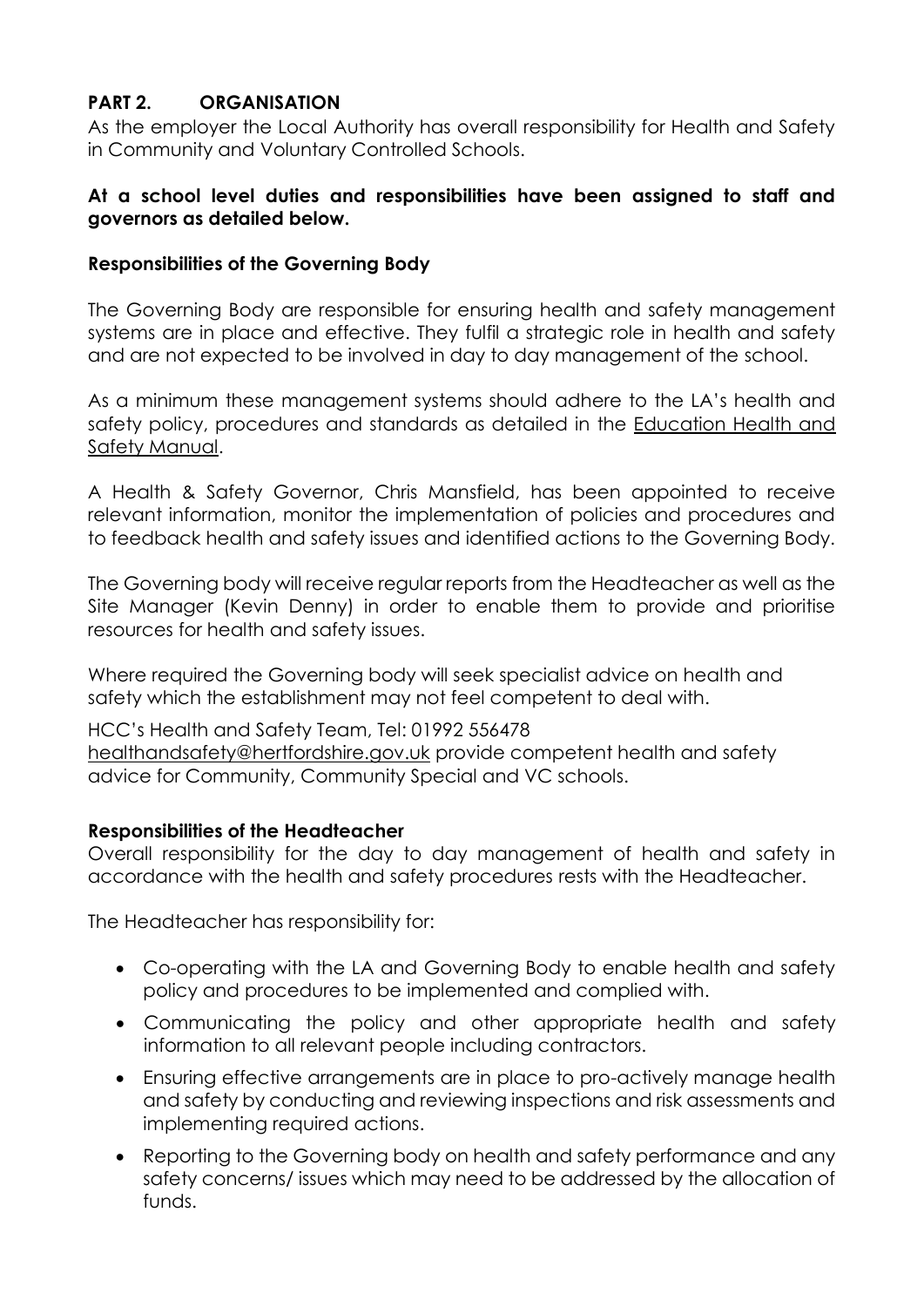- Ensuring that the premises, plant and equipment are maintained in a safe and serviceable condition.
- Reporting to the LA any significant risks which cannot be rectified within the establishment's budget.
- Ensuring all staff are competent to carry out their roles and are provided with adequate information, instruction and training.
- Ensuring consultation arrangements are in place for staff and their trade union representatives (where appointed) and recognising the right of trade unions in the workplace to require a health and safety committee to be set up.
- Monitoring purchasing and contracting procedures to ensure health and safety is included in specifications & contract conditions.

# **Whilst overall responsibility for health and safety cannot be delegated the Headteacher may choose to delegate certain tasks to other members of staff.**

# **Responsibilities include:**

- Apply the school's health and safety policy to their own department or area of work.
- Ensure staff under their control are aware of and follow relevant published health and safety guidance (from sources such as CLEAPSS, AfPE etc.)
- Ensure health and safety risk assessments are undertaken for the activities for which they are responsible and that identified control measures are implemented.
- Ensure that appropriate safe working procedures are brought to the attention of all staff under their control.
- Take appropriate action on health, safety and welfare issues referred to them, informing the head/ site manager of any problems they are unable to resolve within the resources available to them.
- Carry out regular inspections of their areas of responsibility and report / record these inspections.
- Ensure the provision of sufficient information, instruction, training and supervision to enable staff and pupils to avoid hazards and contribute positively to their own health and safety.
- Ensure that all accidents (including near misses) occurring within their area of responsibility are promptly reported and investigated.

# **Responsibilities of employees**

Under the Health and Safety at Work Act etc. 1974 all employees have general health and safety responsibilities. All employees are obliged to take care of their own health and safety whilst at work along with that of others who may be affected by their actions.

All employees have responsibility to: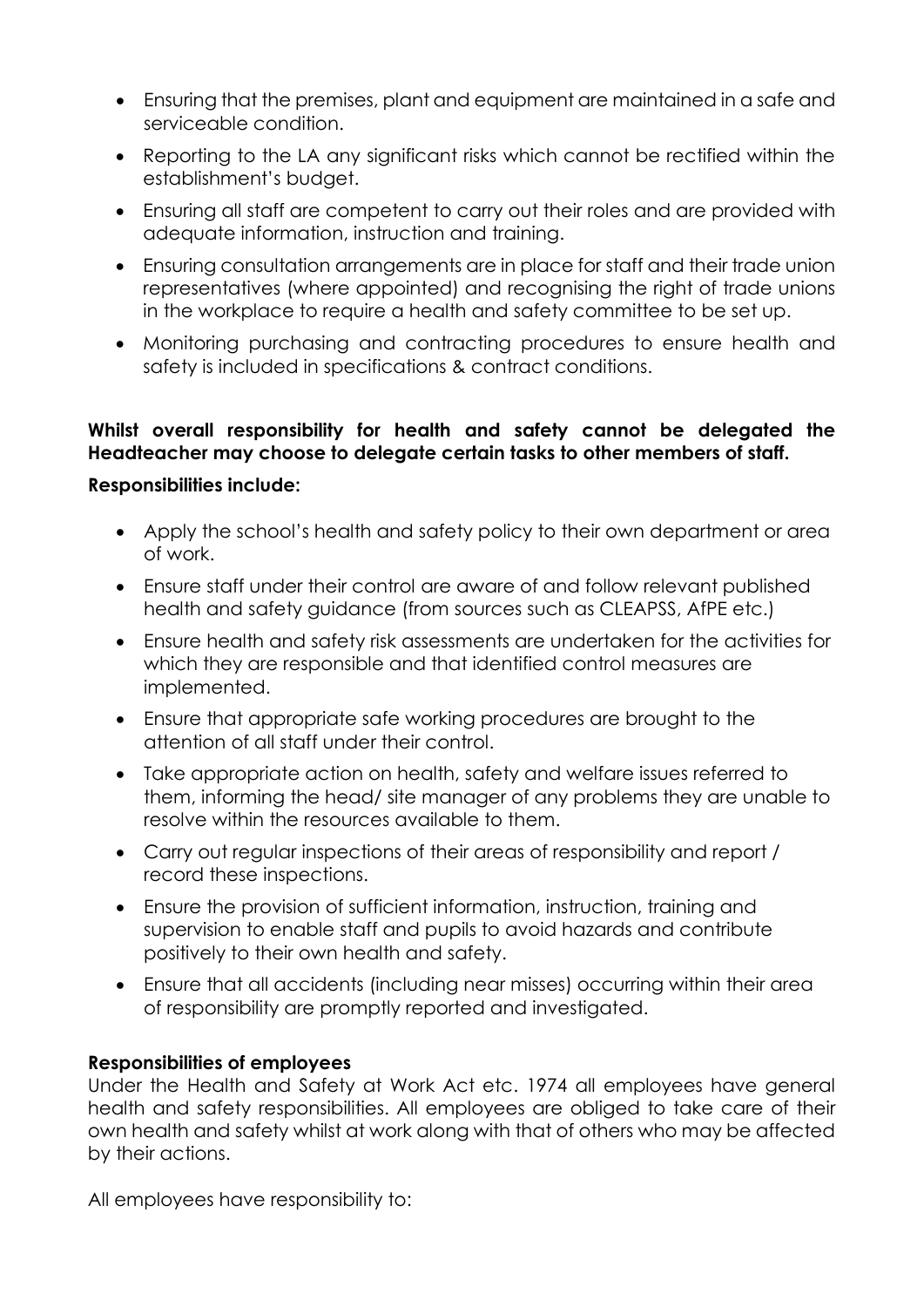- Take reasonable care for the health and safety of themselves and others in undertaking their work.
- Comply with the school's health and safety policy and procedures at all times.
- Report all accidents and incidents in line with the reporting procedure.
- Co-operate with school management on all matters relating to health and safety.
- Not to intentionally interfere with or misuse any equipment or fittings provided in the interests of health safety and welfare.
- Report all defects in condition of premises or equipment and any health and safety concerns immediately to their line manager.
- Ensure that they only use equipment or machinery that they are competent / have been trained to use.
- Make use of all necessary control measures and personal protective equipment provided for safety or health reasons.

# **Other specific school roles and responsibilities:**

The school works alongside **Little Fawns Pre-School** and thus retains overall responsibility for H&S. The local arrangements of this policy will therefore apply equally to the pre-school.

The day to day management of health and safety within Little Fawns is the responsibility of Jenny Ivory (Pre-School Manager).

Where the centre have alternative procedures in place (e.g. for risk assessment, first aid provision etc.) the pre-school will develop their own local health and safety arrangements to supplement those of the school.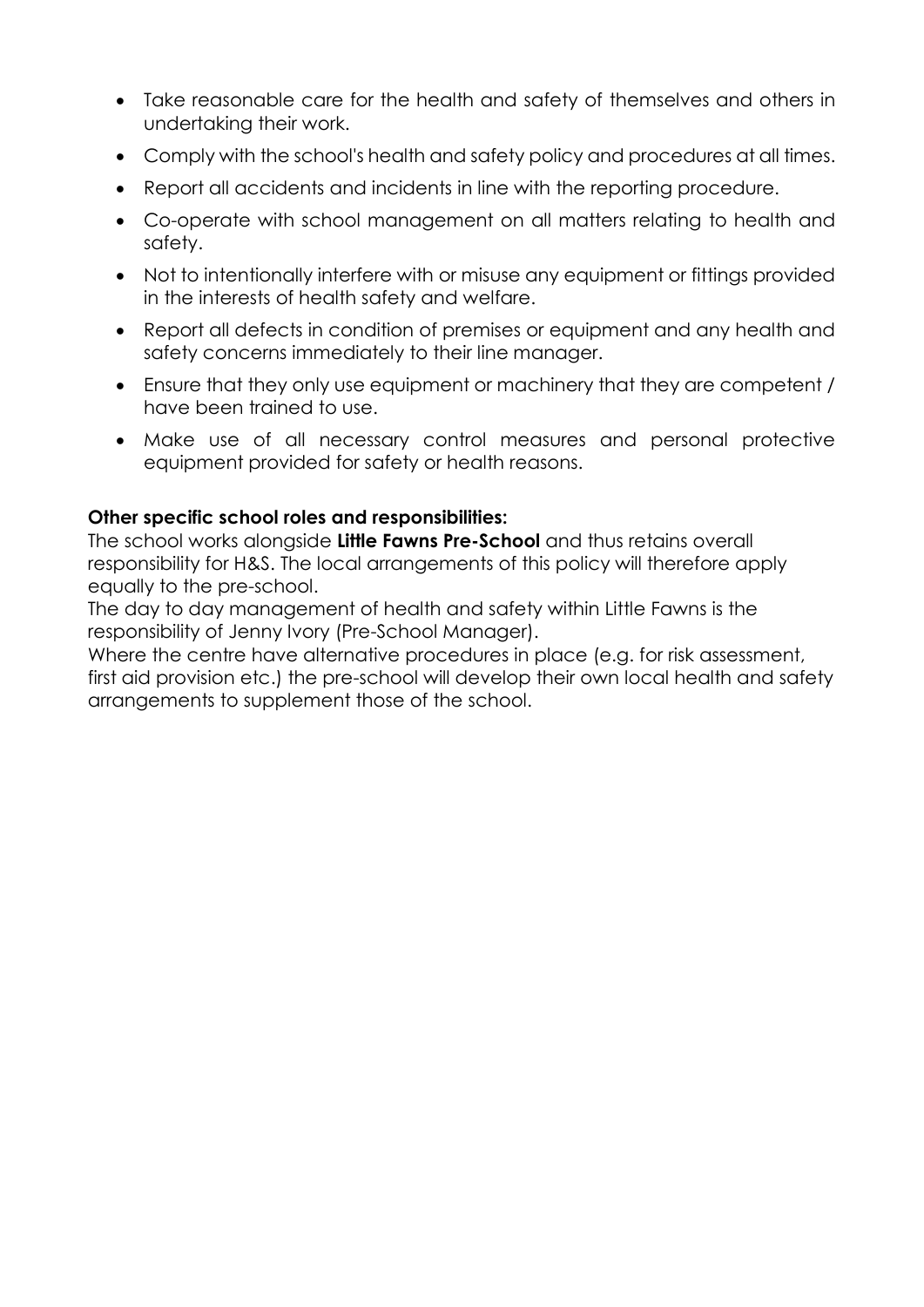# **PART 3. LOCAL ARRANGEMENTS**

Detailed information on the LA's expectations are provided in the [Education](http://www.thegrid.org.uk/info/healthandsafety/manual.shtml)  [Health and Safety Manual.](http://www.thegrid.org.uk/info/healthandsafety/manual.shtml)

| Appendix 1                | $\overline{\phantom{0}}$ | <b>Risk Assessments</b>                              |
|---------------------------|--------------------------|------------------------------------------------------|
| Appendix 2                | $\qquad \qquad -$        | Offsite visits                                       |
| Appendix 3                | $\overline{\phantom{a}}$ | Health and Safety Monitoring and Inspections         |
| Appendix 4                | $\overline{\phantom{a}}$ | Fire Evacuation and other Emergency Arrangements     |
| Appendix 5                | $\overline{\phantom{0}}$ | Fire Prevention, Testing of Equipment                |
| Appendix 6                | $\overline{\phantom{0}}$ | <b>First Aid and Medication</b>                      |
| Appendix 7                | $\overline{\phantom{a}}$ | <b>Accident Reporting Procedures</b>                 |
| Appendix 8                | $\overline{\phantom{a}}$ | Health and Safety Information and Training           |
| Appendix 9                | $\overline{\phantom{a}}$ | Personal safety / lone Working                       |
| Appendix 10               |                          | - Premises Work Equipment                            |
| Appendix 11               |                          | - Flammable and Hazardous Substances                 |
| Appendix 12               |                          | Asbestos                                             |
| Appendix 13               |                          | Contractors<br>$\overline{\phantom{0}}$              |
| Appendix 14               |                          | - Work at Height                                     |
| Appendix 15               |                          | Moving and Handling                                  |
| Appendix 16               |                          | Display Screen Equipment<br>$\overline{\phantom{a}}$ |
| Appendix 17               |                          | - Vehicles                                           |
| Appendix 18               |                          | - Lettings                                           |
| Appendix 19               |                          | Minibuses<br>-                                       |
| Appendix 20               |                          | <b>Stress</b><br>$\overline{\phantom{0}}$            |
| Appendix 21               |                          | - Legionella                                         |
| Appendix 22               |                          | - School Swimming and pools                          |
| Addendum - COVID-19 risks |                          |                                                      |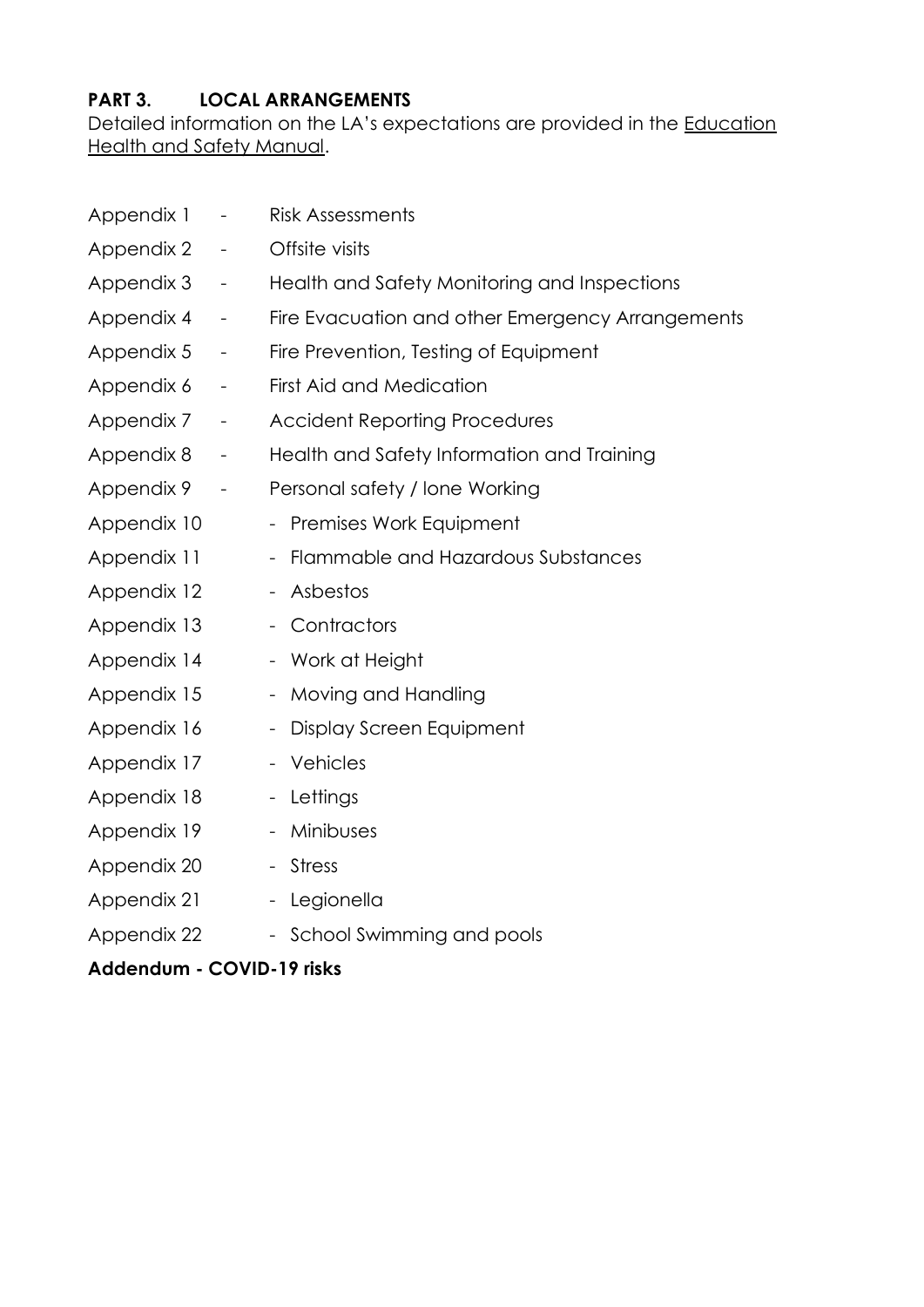#### **RISK ASSESSMENTS**

#### **General Risk Assessments**

The school conducts and documents risk assessments for all activities presenting a significant risk. These are co-ordinated by an appropriate member of staff following guidance contained in the [Education Health and Safety Manual](http://www.thegrid.org.uk/info/healthandsafety/manual.shtml#r) and are approved by the Headteacher and/ or the Site Manager.

Risk assessments are available for all staff to view and are held centrally on the staff drive. These assessments will be reviewed on an annual basis or when the work activity changes, whichever is the soonest. Staff will be made aware of any changes to risk assessments relating to their work.

#### **Individual Risk Assessments**

Specific assessments relating to staff member(s) or pupil(s) are held on that individual's file and will be undertaken by an appropriate member of staff (eg line manager). Such risk assessments will be reviewed on a regular basis.

It is the responsibility of all staff to inform their line manager of any medical conditions (including pregnancy) which may impact upon their work.

#### **Curriculum Activities**

Risk assessments for curriculum activities will be carried out by subject leaders using the relevant codes of practice and model risk assessments detailed below. Whenever a new course is adopted or developed all activities are checked against these and significant findings incorporated into appropriate texts in daily use.

All LA schools have a subscription to [CLEAPSS](http://www.cleapss.org.uk/) and their publications are used as sources of model risk assessment within Science, Art and DT.

- See
	- CLEAPSS technology site [http://dt.cleapss.org.uk/;](http://dt.cleapss.org.uk/)
	- CLEAPSS science site<http://science.cleapss.org.uk/>
	- CLEAPSS primary school's site <http://primary.cleapss.org.uk/>

In addition the following publications are used within the school as sources of model risk assessments:

- Be Safe! Health and Safety in primary science and technology, 4th Edition ASE ISBN ISBN 978-0-86357-426-9
- Safe Practice in Physical Education, School Sport and Physical Activity 2016' Association of PE 'AfPE' <http://www.afpe.org.uk/>

# **APPENDIX 2**

#### **OFFSITE VISITS**

HCC has adopted the Outdoor Education Advisory Panel's (OEAP) [national guidance](https://oeapng.info/) for learning outside the classroom and offsite visits and all offsite visits will be planned following this guidance available via<https://oeapng.info/>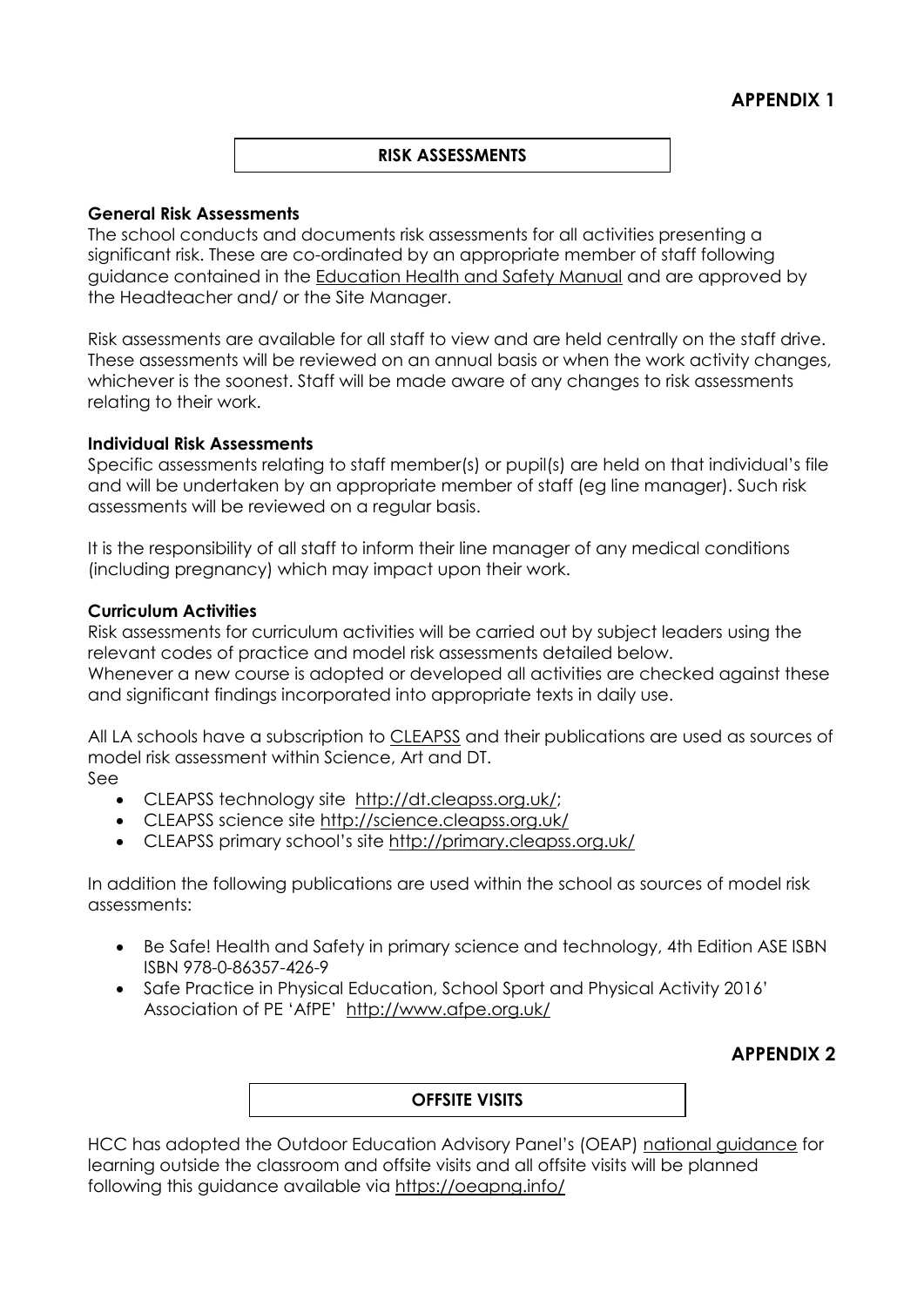Responsibilities of key roles are outlined by the OEAP here: [Visit leader](https://oeapng.info/downloads/download-info/3-4k-visit-or-activity-leader) [EVC](https://oeapng.info/downloads/download-info/3-4j-evc-responsibilities) [Headteacher](https://oeapng.info/downloads/download-info/3-4g-headteacher/)

HCC's policy for the management of Learning outside the classroom and offsite visits is available here<https://www.thegrid.org.uk/info/healthandsafety/visits/manual.shtml>

The LA's Offsite Visits Advisor must be notified of all level 3 trips, which include self-led adventurous activities, fieldwork trips to open or "wild" country, and all trips overseas. This will be done via the use of Evolve, the online notification and approvals system.

The member of staff planning the trip (visit leader) will submit all relevant paperwork and risk assessments relating to the trip to the school's Educational Visits Co-ordinator(s) (Rob Weightman/ Corine Shipton) who will check the documentation and planning of the trip and if acceptable refer the visit for approval to the Headteacher.

HCC recommends that the EVC should attend training and refresher training every 3 -5 years.

#### **APPENDIX 3**

#### **HEALTH AND SAFETY MONITORING AND INSPECTION**

A formal inspection of the site will be conducted on a termly basis and be undertaken / coordinated by the site manager and the Headteacher. In addition, this is monitored by the governing board.

Inspections of individual departments will be carried out by Heads of Department or nominated staff.

In both cases the person(s) undertaking inspection will complete a report in writing and submit this to the Headteacher. Responsibility for following up items detailed in the safety inspection report will rest with the Site Manager.

A named governor (Chris Mansfield) will be involved in monitoring the school's health and safety management systems on at least an annual basis and report back to both the relevant sub-committee and full governing body meetings.

Advice and pro forma inspection checklists to assist the monitoring process can be found in the [Education Health and Safety Manual.](http://www.thegrid.org.uk/info/healthandsafety/manual.shtml#A)

Inspections will be conducted jointly with the establishment's health and safety representative(s) if possible.

# **APPENDIX 4**

#### **FIRE EVACUATION AND OTHER EMERGENCY ARRANGEMENTS**

The Headteacher is responsible for ensuring the school's fire risk assessment is undertaken and implemented following guidance contained in 'Fire sa[fety risk assessment;](https://www.gov.uk/government/publications/fire-safety-risk-assessment-educational-premises)  [Educational premises'](https://www.gov.uk/government/publications/fire-safety-risk-assessment-educational-premises) and the [Education Health and Safety Manual.](http://www.thegrid.org.uk/info/healthandsafety/fire_safety.shtml)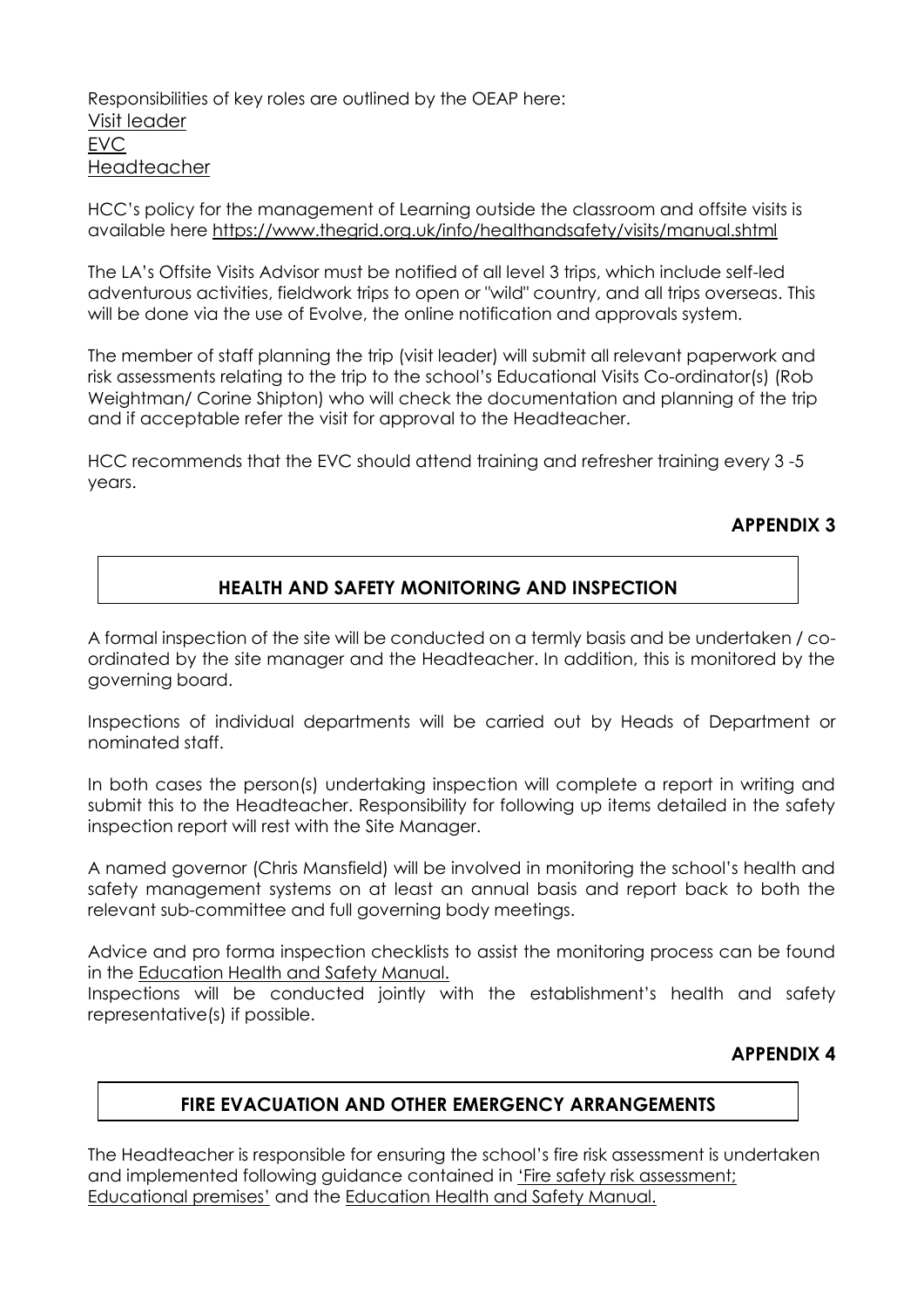The fire risk assessment (hard copy) is located in the EAL room in KS2 and (in digital format) on the staff drive. It is reviewed on an annual basis.

#### **Emergency Procedures**

Fire and emergency evacuation procedures are detailed in the staff handbook and a summary posted in each classroom. These procedures will be reviewed at least annually and are made available to all staff as part of the school's induction process. This training is supported by regular termly drills.

Evacuation procedures are also made available to all other users of the building (contractors / visitors/ hirers etc.).

Emergency exits, fire alarm call points, assembly points etc. are clearly identified by safety signs and notices.

Emergency contact and key holder details are maintained as part of the school's emergency response plan by the office team and updated to the LA via Solero.

#### **Fire Drills**

Fire drills will be undertaken at least termly and results recorded in the fire log book.

#### **Fire Fighting**

- Staff must ensure the alarm is raised BEFORE attempting to tackle a fire.
- The safe evacuation of persons is an absolute priority. Staff may only attempt to deal with small fires, **if it is safe to do so without putting themselves at risk**, using portable fire fighting equipment.
- Staff are made aware of the type and location of portable fire fighting equipment and receive basic instruction in its correct use at induction.

**Details of service isolation points** (i.e. gas, water, electricity) (hard copy) is located in the EAL room in KS2 and (in digital format) on the staff drive.

#### **Details of chemicals and flammable substances on site**.

An inventory of these will be kept by the Site Manager as appropriate, for consultation.

#### **APPENDIX 5**

# **INSPECTION /MAINTENANCE OF EMERGENCY EQUIPMENT**

The Site Manager is responsible for ensuring that the school's fire log is kept up to date and that the following inspection / maintenance is undertaken and recorded in the fire log book located the EAL room.

#### **FIRE ALARM SYSTEM**

Fire alarm call points will be tested weekly in rotation. This test will occur each Monday. Any defects on the system will be reported immediately to the alarm contractor / electrical engineer (Lexicon).

A fire alarm maintenance contract is in place with Lexicon and the system tested annually by them.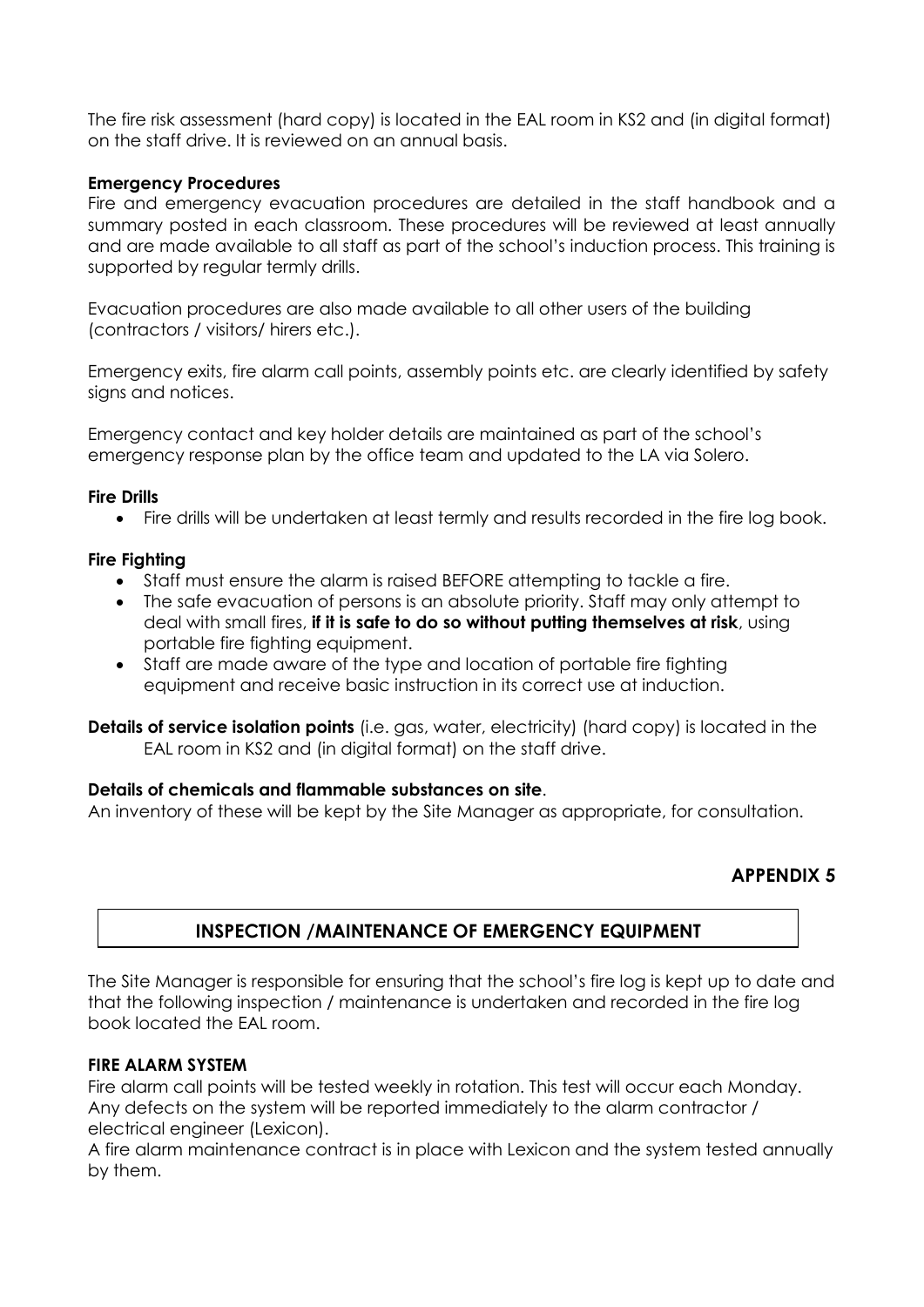#### **FIRE FIGHTING EQUIPMENT**

Weekly in-house checks are undertaken to ensure that all fire fighting equipment remains available for use and operational.

Chubb undertakes an annual maintenance service of all fire fighting equipment. Defective equipment or extinguishers that need recharging should be taken out of service and reported direct to Chubb.

#### **EMERGENCY LIGHTING SYSTEMS**

Emergency lighting will be checked for operation monthly in house and these tests recorded.

Annually a full discharge test for the duration of the batteries and certification of the system will be undertaken by Lexicon.

#### **MEANS OF ESCAPE**

Daily checks are undertaken for any obstructions on exit routes and ensures all final exit doors are operational and available for use.

# **APPENDIX 6**

# **FIRST AID AND MEDICATION**

The school has assessed the need for first aid provision and identified staff to provide first aid (both on site and where required for trips/visits and extra curricular activities). We **are committed to ensuring high levels of care to your children at all times including** high teacher/ pupil ratios are in place at school during break and lunchtimes.

First aid qualifications remain valid for 3 years. The Office Team will ensure that refresher training is organised to maintain competence and that new persons are trained should first aiders leave.

See training log for up to date list of first aid trained staff.

#### **FIRST AID BOXES ARE LOCATED AT THE FOLLOWING POINTS:**

Medical Room (main building)

Additional resources for the provision of first aid are also held in classes. There are also boxes in EYFS and in the staff room (for use when children outside).

Kevin Denny is responsible for regularly checking (termly) that the contents of first aid boxes are complete and replenished as necessary.

**An AED**(automated external defibrillators) **is located in the medical room.** 

**Transport to hospital:** Where a first aider considers it necessary, the injured person will be sent directly to hospital (normally by ambulance). Parents / carers will be notified immediately of all major injuries to pupils.

No casualty will be allowed to travel to hospital unaccompanied and an accompanying adult will be designated in situations where the parents/carers cannot be contacted in time.

Where there is any doubt about the appropriate course of action, the first aider will consult with the Health Service helpline (NHS 111) and, in the case of pupil with the parents/carers.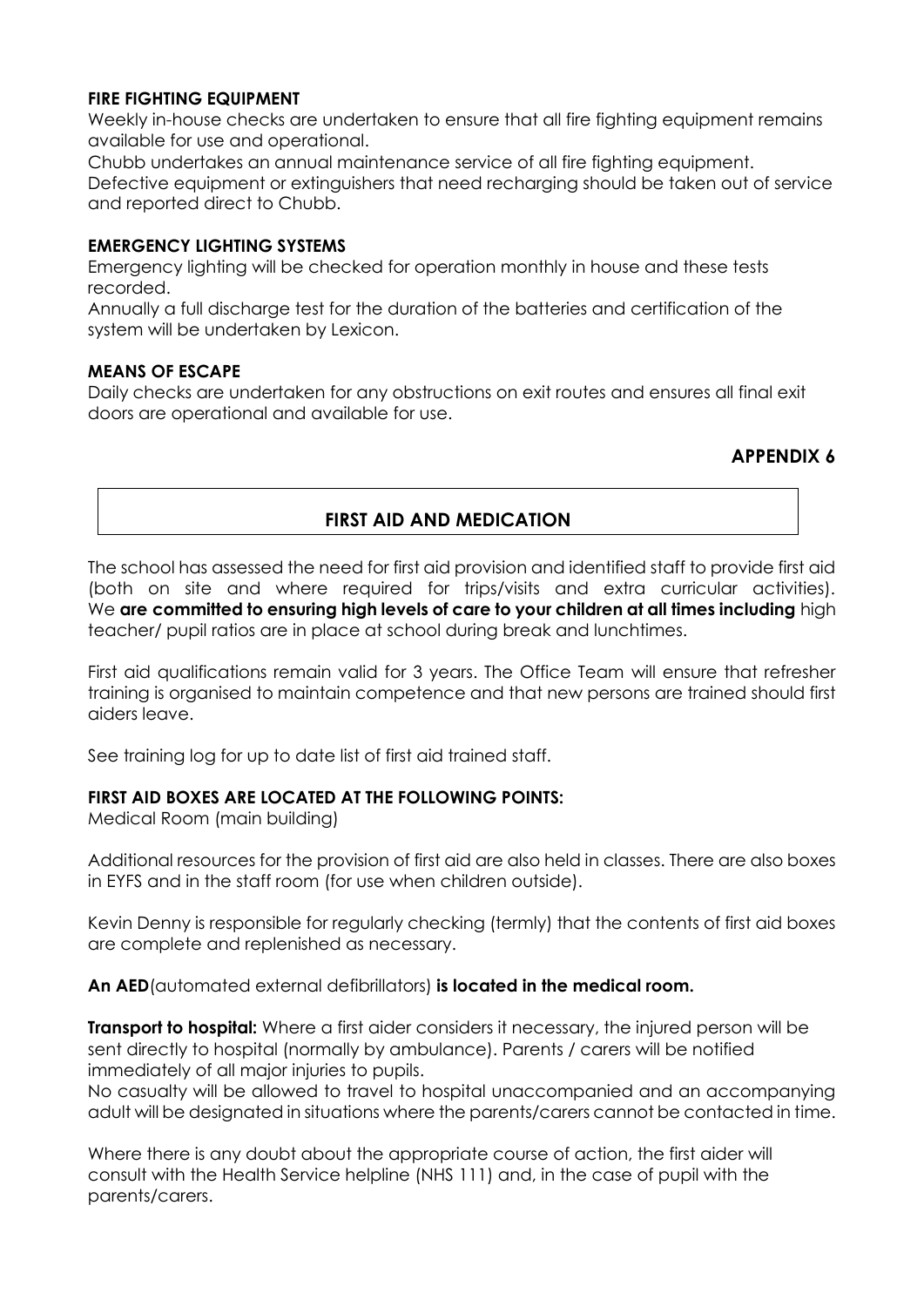# Provide details of any other relevant contact numbers of Hospital A&E departments, schools nurse etc

#### **Administration of medicines**

All medication will be administered to pupils in accordance with the DfE document [Supporting pupils at school with medical conditions.](https://www.gov.uk/government/publications/supporting-pupils-at-school-with-medical-conditions--3) Detailed arrangements are provided in a separate policy.

Unless agreed with the parent (or relating to an emergency), no member of staff will administer **any** medication (prescribed or non-prescribed).

All non emergency medication kept in school is stored in an appropriate place (as highlighted within policy). All pupils know how to access their medication. Under no circumstances will medication be stored in first aid boxes.

Emergency medication and devices such as asthma inhalers and blood glucose testing meters are always readily available to children and not locked away. These are kept in the relevant classroom, and clearly labelled. Adrenaline pens are stored in the first aid room with names and photographs of the children attached.

#### **Individual Health Care Plans (IHCP)**

Parents / carers are responsible for providing the school with up to date information regarding their child's health care needs and providing appropriate medication.

IHCPs are in place for those pupils with significant medical needs e.g. chronic or ongoing medical conditions such as diabetes, epilepsy, anaphylaxis etc.

The IHCP is developed with the pupil (where appropriate), parent/carer, appropriate member of school staff, specialist nurse (where appropriate) and relevant healthcare services. These plans will be completed at the beginning of the school year / when child enrols / on diagnosis.

All staff are made aware of any relevant health care needs and copies are available in the first aid room.

Staff will receive appropriate training related to health conditions of pupils and the administration of medicines by a health professional as appropriate.

#### **APPENDIX 7**

# **ACCIDENT REPORTING PROCEDURES**

#### **Accidents to employees**

Where the LA is the employer then **all** employee accidents, no matter how minor, must be reported to them using the online accident reporting system hosted on Solero. Accident forms are located in the medical room.

#### **Accidents to pupils and other non-employees (members of public / visitors to site etc.)**

A local accident book (kept in the medical room) is used to record all minor incidents to non-employees, more significant incidents as detailed below must also reported to HCC using the online accident reporting system hosted on Solero.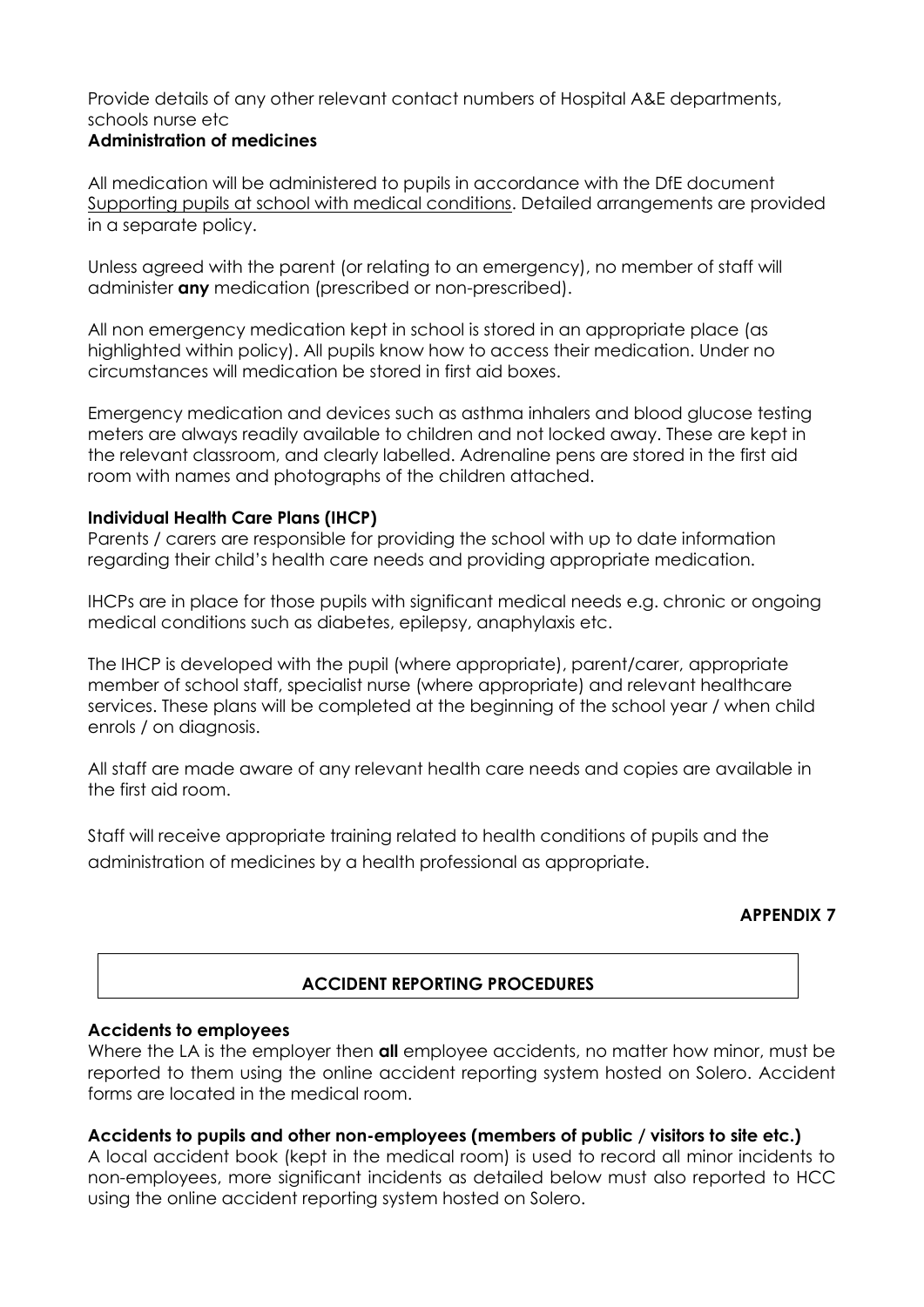- Major injuries.
- Accidents where significant first aid treatment has been provided.
- Accidents which result in the injured person being taken from the scene of the accident directly to hospital.
- Accidents arising from premises / equipment defects.

All major incidents will be reported to the Headteacher and the Chair of Governors. Parents / carers will be notified immediately of all major injuries.

Accidents will be monitored for trends and a report made to the Governing Body as necessary.

The Headteacher, or their nominee, will investigate accidents and take remedial steps to avoid similar instances recurring. Faulty equipment, systems of work etc. must be reported and attended to as soon as possible.

#### **Reporting to the Health and Safety Executive (HSE)**

Incidents involving a fatality or major injury will be reported immediately to the Health and Safety Executive (HSE) on 0345 300 9923 and the Education Health and Safety team on 01992 556478.

Incidents resulting in the following outcomes must be reported to the HSE via their online reporting system<http://www.hse.gov.uk/riddor/> within 15 days of the incident occurring.

- A pupil or other non-employee being taken directly to hospital for treatment and the accident arising as the result of the condition of the premises / equipment, due to the way equipment or substances were used or due to a lack of supervision / organisation etc.
- Employee absence or inability to carry out their normal duties as the result of a work related accident, for periods of 7 days or more (including W/E's and holidays).

#### **Any incident notified to the HSE must also be reported to the LA's Health and Safety Team.**

#### **APPENDIX 8**

#### **HEALTH AND SAFETY INFORMATION & TRAINING**

#### **Consultation**

The Premises Committee meets termly to discuss health, safety and welfare issues affecting staff, pupils or visitors. Action points from meetings are brought forward for review by school management.

#### **Communication of Information**

Detailed information on how to comply with the LA's health and safety policy is given in the [Education Health and Safety Manual,](http://www.thegrid.org.uk/info/healthandsafety/manual.shtml#p) which is available for reference via the Grid.

The Health and Safety Law poster is displayed in the staff room.

The Education Health and Safety Team, Tel: 01992 556478 provide competent health and safety advice for Community, Community Special and VC schools. **Health and Safety Training**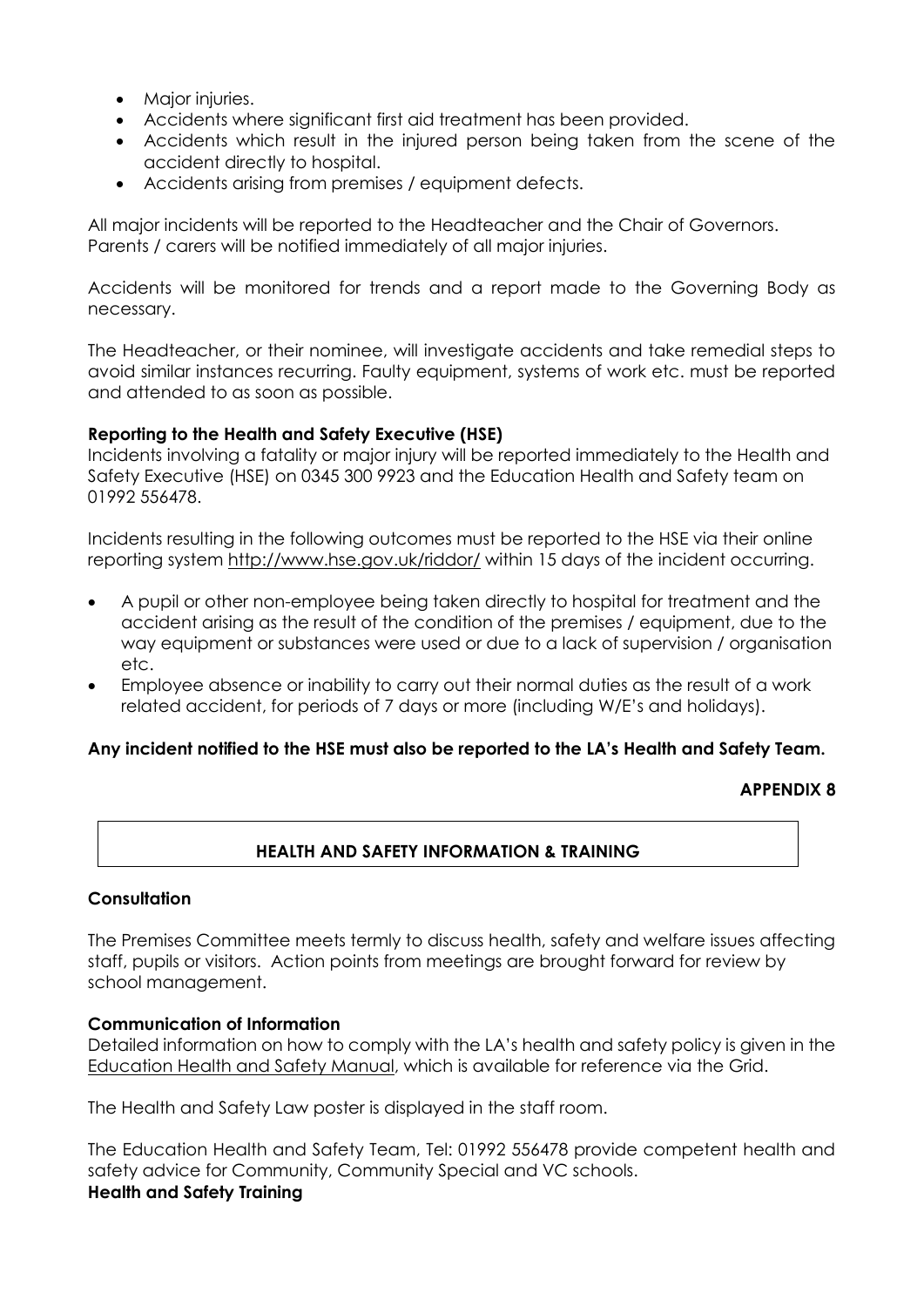All employees will be provided with:

- a copy of and induction training in the requirements of this policy;
- update training in response to any significant change;
- training in specific skills needed for certain activities, (e.g. use of hazardous substances, work at height etc.) and
- refresher training where required.

Any new instructions or restrictions will be communicated to all staff via email and highlighted as part of the standard cycle of policy review.

Training records will be kept by the school office.

Health and safety co-ordinator is responsible for co-ordinating health and safety training needs and for including details in the training and development plan. This includes a system for ensuring that refresher training is undertaken within the prescribed time limits.

The Headteacher will be responsible for assessing the effectiveness of training received.

Each member of staff is also responsible for drawing the Headteacher's / line managers attention to their own personal needs for training and for not undertaking duties unless they are confident that they have the necessary competence.

#### **APPENDIX 9**

# **PERSONAL SAFETY / LONE WORKING**

The school believes that staff should not be expected to put themselves in danger and will not tolerate violent / threatening behaviour to its staff.

Staff will report any such incidents to the Headteacher. The school will work in partnership with the LA and police where inappropriate behaviour/ individual conduct compromises the school's aims in providing an environment in which the pupils and staff feel safe.

#### **Lone working**

Staff are encouraged not to work alone in school. Work carried out unaccompanied or without immediate access to assistance is discouraged.

#### **Work involving potentially significant risks (for example work at height) must not be undertaken whilst working alone.**

Where lone working cannot be avoided staff should ensure they have means to summon help in an emergency e.g. access to a telephone or mobile phone etc.

#### **School staff responding to call outs**

Arena Security are the nominated key holders. They attend empty premises where there has been an alarm activation. If a member of staff is called by Arena to attend, they should do so with a member of Arena staff. They should not enter the premises unless they are sure it is safe to do so.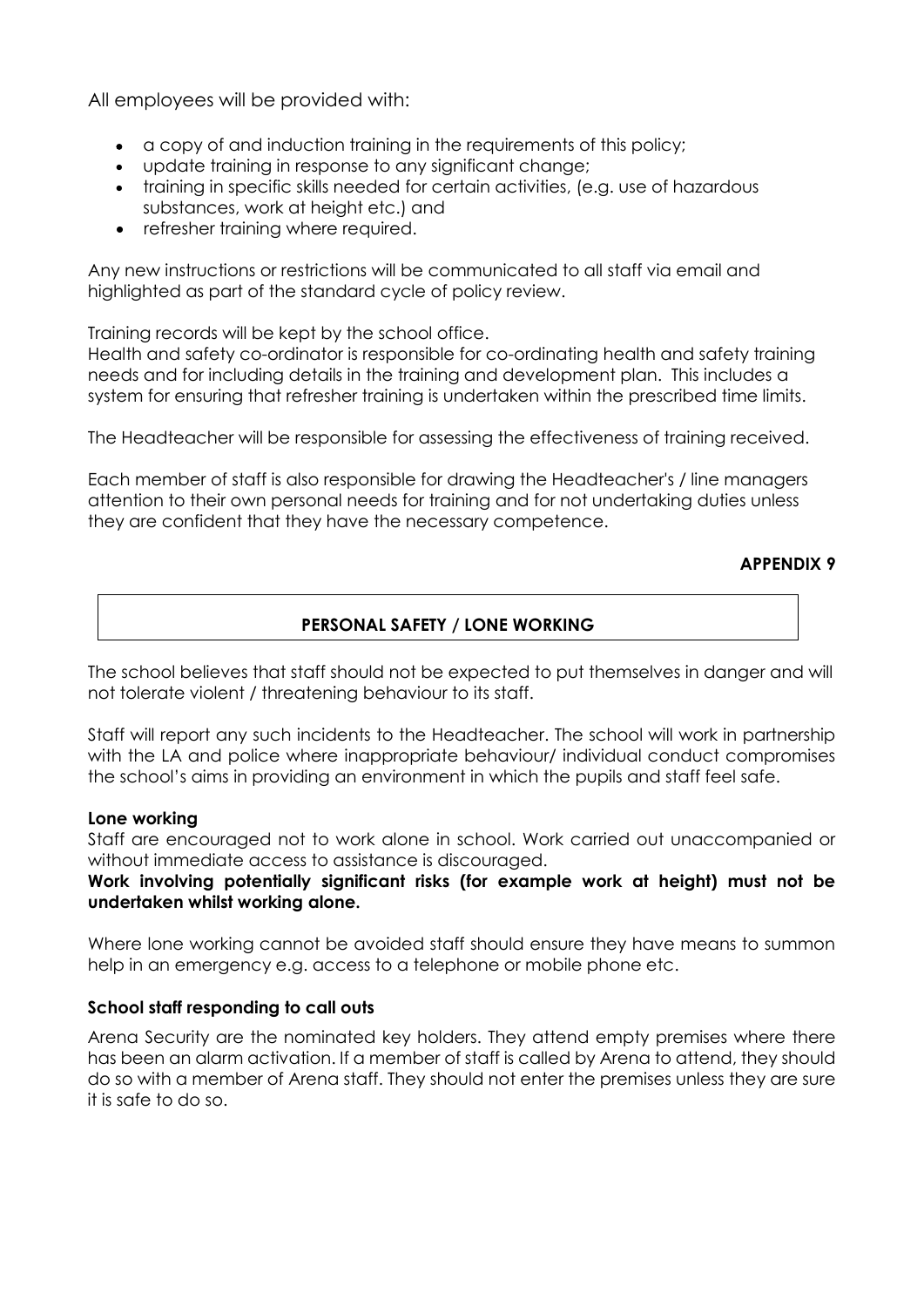#### **PREMISES AND WORK EQUIPMENT**

All staff are required to report to Site Manager any problems found with plant/equipment. Defective equipment will be clearly marked and taken out of service by storing in a secure location pending repair / disposal. Decisions about the disposal of equipment must only be made by the headteacher.

The Site Manager is responsible for identifying all plant and equipment in an equipment register and ensuring that any specific training or instruction needs, personal protective equipment requirements are identified and relevant risk assessments conducted where required.

Equipment restricted to those users who are authorised / have received specific training ladders.

#### **Planned maintenance / inspection**

Regular inspection and testing of school plant and equipment is conducted to legislative requirements by competent contractors. Records of such monitoring will be kept in / by health and safety co-ordinator. (Key areas for compliance are outlined on the [Grid\)](http://www.thegrid.org.uk/info/healthandsafety/manual.shtml#m)

#### **Curriculum Areas**

Subject leaders are responsible for ensuring maintenance requirements for equipment in their areas are identified and implemented.

#### **Electrical Safety**

All staff will conduct a basic visual inspection of plugs, cables and electrical equipment prior to use. Defective equipment will be reported to Site Manager.

All relevant portable items of electrical equipment will be subject to formal inspection and testing (Portable Appliance Testing (PAT)) on an identified cycle (dependant upon the type of equipment and the environment it is used in). All earthed equipment (class 1) and cables attached to such equipment will be tested annually.

This inspection and testing will be conducted by Plowright Hinton tel. 01707336969.

Health and safety co-ordinator is responsible for keeping an up-to-date inventory of all relevant electrical appliances and for ensuring that all equipment is available for testing

Personal items of equipment (electrical or mechanical) should not be brought into the school without prior authorisation and must be subjected to the same tests as school equipment.

A fixed electrical installation test (fixed wire test) will be conducted by Paul Lampert tel. on a 5 year cycle. (Last test Summer 2018)

#### **External play equipment**

External play equipment will only be used when appropriately supervised. This equipment will be checked daily (FS Playground by FS Staff) before use for any apparent defects, and the site Manager will conduct and record a formal termly inspection of the equipment.

The Activity Centre installed on the Mound (Tudor Towers) is inspected weekly by the Site Mgr.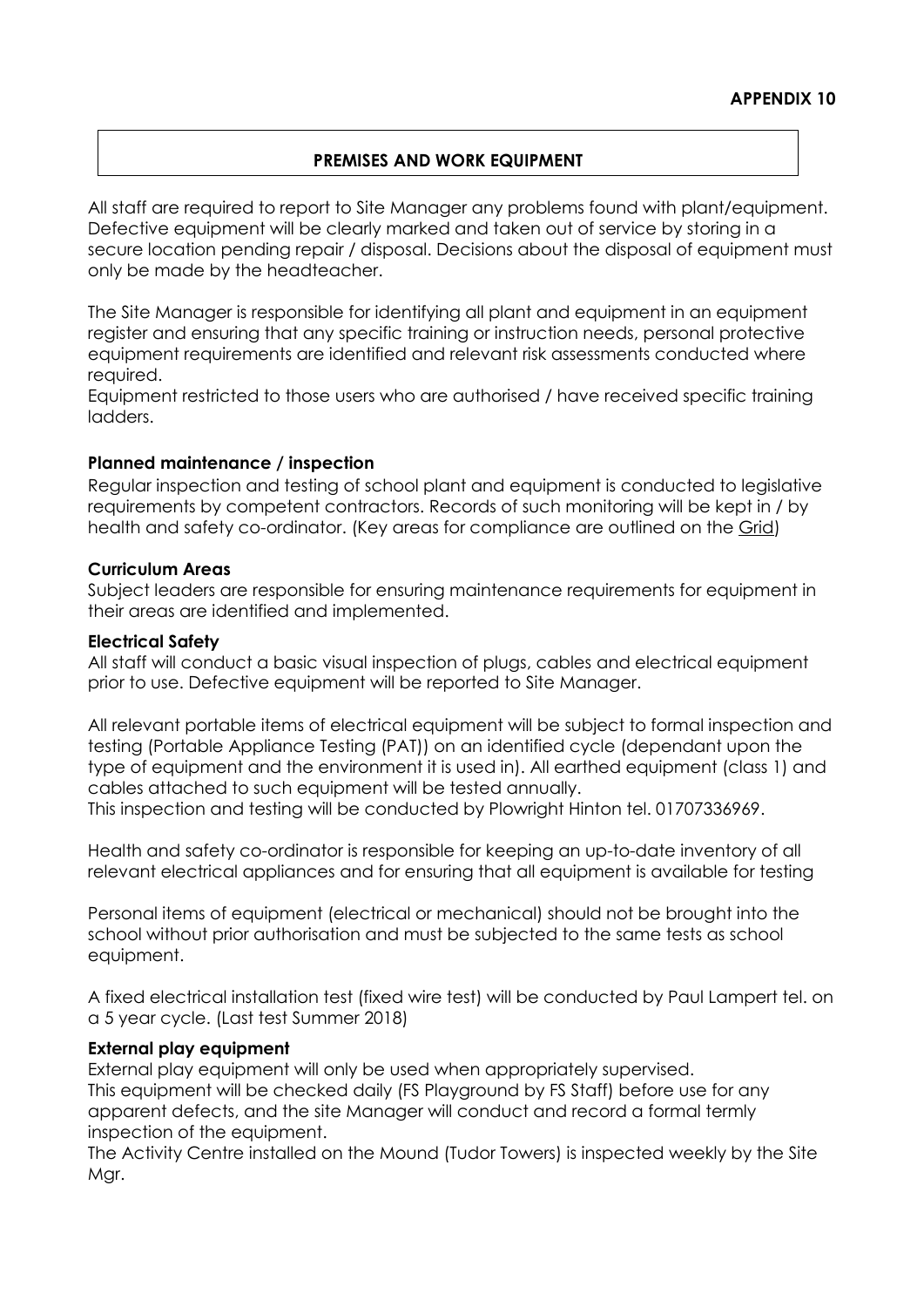PE and Play equipment is subject to an annual inspection by John Harrison PE Equipment Inspector.

# **APPENDIX 11**

### **FLAMMABLE AND HAZARDOUS SUBSTANCES**

Every attempt will be made to avoid, or choose the least harmful of, substances which fall under the "Control of Substances Hazardous to Health Regulations 2002" (COSHH Regulations).

Within curriculum areas (in particular science and DT) subject leads are responsible for COSHH and ensuring that an up to date inventory and model risk assessments contained in the relevant national publications are in place. (CLEAPSS, Association for Science Education's "Topics in Safety" etc.)

In all other areas the establishments nominated person(s) responsible for substances hazardous to health is the Site Manager.

They shall ensure:

- an inventory of all hazardous substances used on site is compiled and regularly reviewed.
- material safety data sheets are obtained from the relevant supplier for all such materials.
- If required, full COSHH risk assessments are conducted and communicated to staff exposed to the product/substance.
- all chemicals are appropriately and securely stored out of the reach of children .
- all chemicals are kept in their original packaging and labelled ( no decanting into unmarked containers).
- suitable personal protective equipment (PPE) has been identified and available for use. PPE is to be provided free of charge where the need is identified as part of the risk assessment.

Where persons may be affected by their use on site, the Site Manager is responsible for ensuring that COSHH assessments are available from contractors *(this applies to both regular contracts such as cleaners and caterers and from builders, decorators, flooring specialists, etc*).

# **APPENDIX 12**

**ASBESTOS**

An asbestos survey and management plan is in place for the school in accordance with [HCC's asbestos policy.](http://www.thegrid.org.uk/info/healthandsafety/manual.shtml#A) The school's most recent asbestos management survey was conducted on 14th December 2012 (Report Issued / Printed 06/12/2013).

The school's asbestos log (including school plans, asbestos survey data and site specific management plan) is held in the EAL room. Refurbishment and Demolition (R&D) Surveys are completed prior to project works. R&D Reports are held in the School's Asbestos File (Paper Master) – located in School Office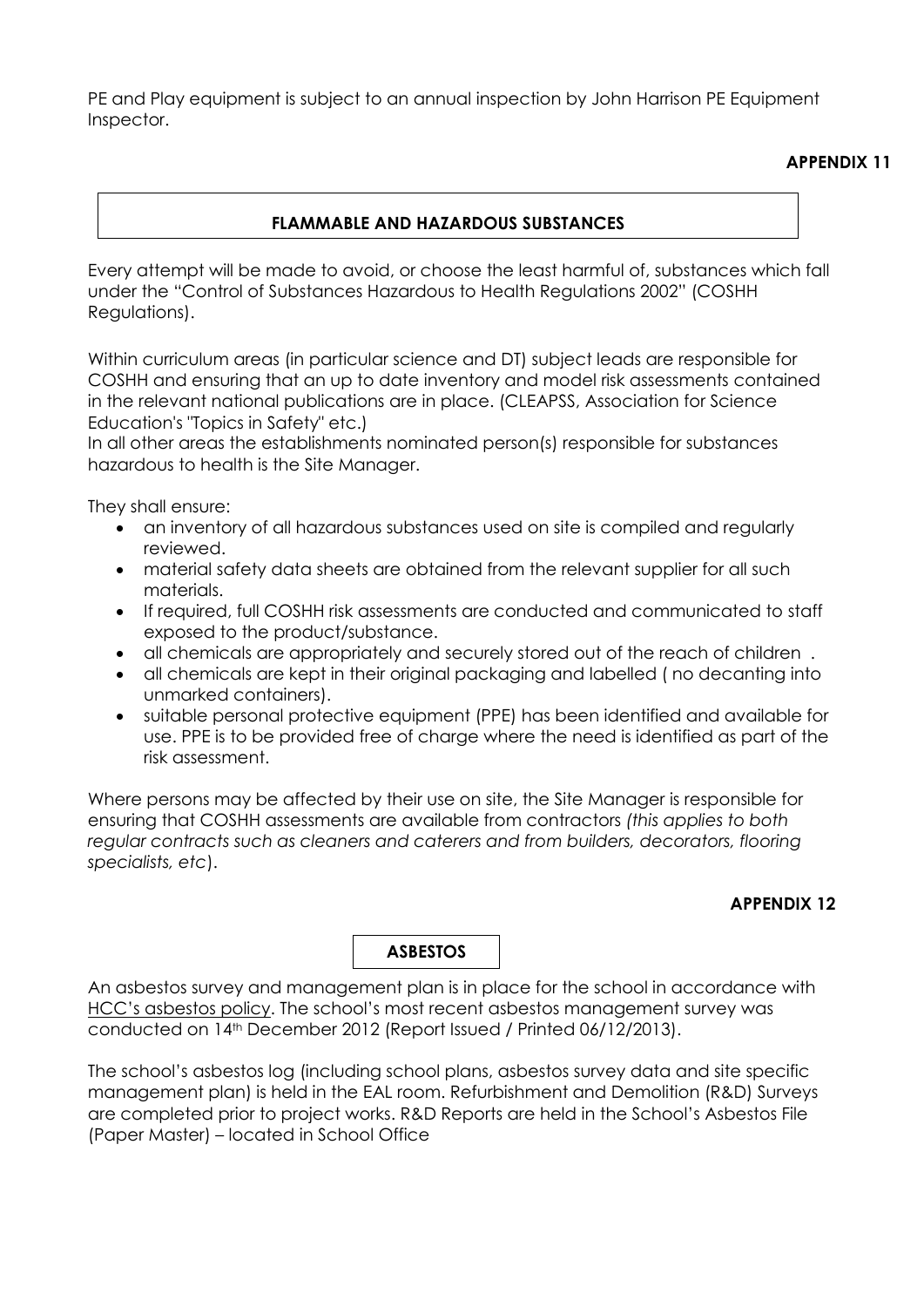The Headteacher will ensure that **all** school staff (and others such as catering and cleaning staff who may not be employed directly by the school) are made aware of the location of asbestos containing materials (ACM) within their work areas.

**Under no circumstances must staff undertake any work which could disturb the fabric of the building or fixed equipment, e.g. affixing anything to walls without first obtaining approval from an Asbestos Authorising Officer.** (Even stapling / pushing a drawing pin into ACM may result in the release of fibres into the air.)

In the event of any damage occurring to materials known or suspected to contain asbestos this will be reported to one of the school's asbestos authorising officers and the area immediately evacuated and closed / locked off.

Professional advice will be sought and details of the incident reported to HCC's asbestos team [asbestos@hertfordshire.gov.uk.](mailto:asbestos@hertfordshire.gov.uk)

The school's asbestos authorising officers are Kevin Denny (Site Manager), Kim Cohen (admin assistant) and Rob Weightman and refresher training is required 3 yearly.

Prior to **any** work commencing on the fabric of the building or fixed equipment (e.g. boilers, kilns etc.), either by contractors or school staff, one of the asbestos authorising officers **must** check the asbestos log and establish whether permission to work can be given.

The Headteacher / asbestos authorising officers shall ensure:

- That the asbestos log is consulted at the earliest possible opportunity and that **all** work affecting the fabric of the building or fixed equipment is entered in the permission to work log and signed by those undertaking the work.
- A visual inspection of asbestos containing materials remaining on site is conducted and recorded (legal requirement to do so annually as a minimum).
- The limitations of the management survey and areas of the building that have **not** been surveyed are understood and considered as part of the permission to work process e.g. areas above 3m in height, within ceiling voids (where panels / tiles are fixed), floor voids and ducts etc.
- All records pertaining to asbestos are effectively maintained and retained (legal requirement to do so for a period of 40 years).
- The school's asbestos management plan is kept up to date and that any asbestos works (removal, new project specific surveys etc.) are notified to the LA via [asbestos@hertfordshire.gov.uk.](mailto:asbestos@hertfordshire.gov.uk)

**APPENDIX 13**

#### **CONTRACTORS**

All contractors used by the school shall ensure compliance with relevant health and safety legislation, guidance and good practice.

All contractors must report to where they will be asked to sign the visitors book and wear an identification badge. Contractors will be issued with guidance on emergency procedures, relevant risks, and local management arrangements.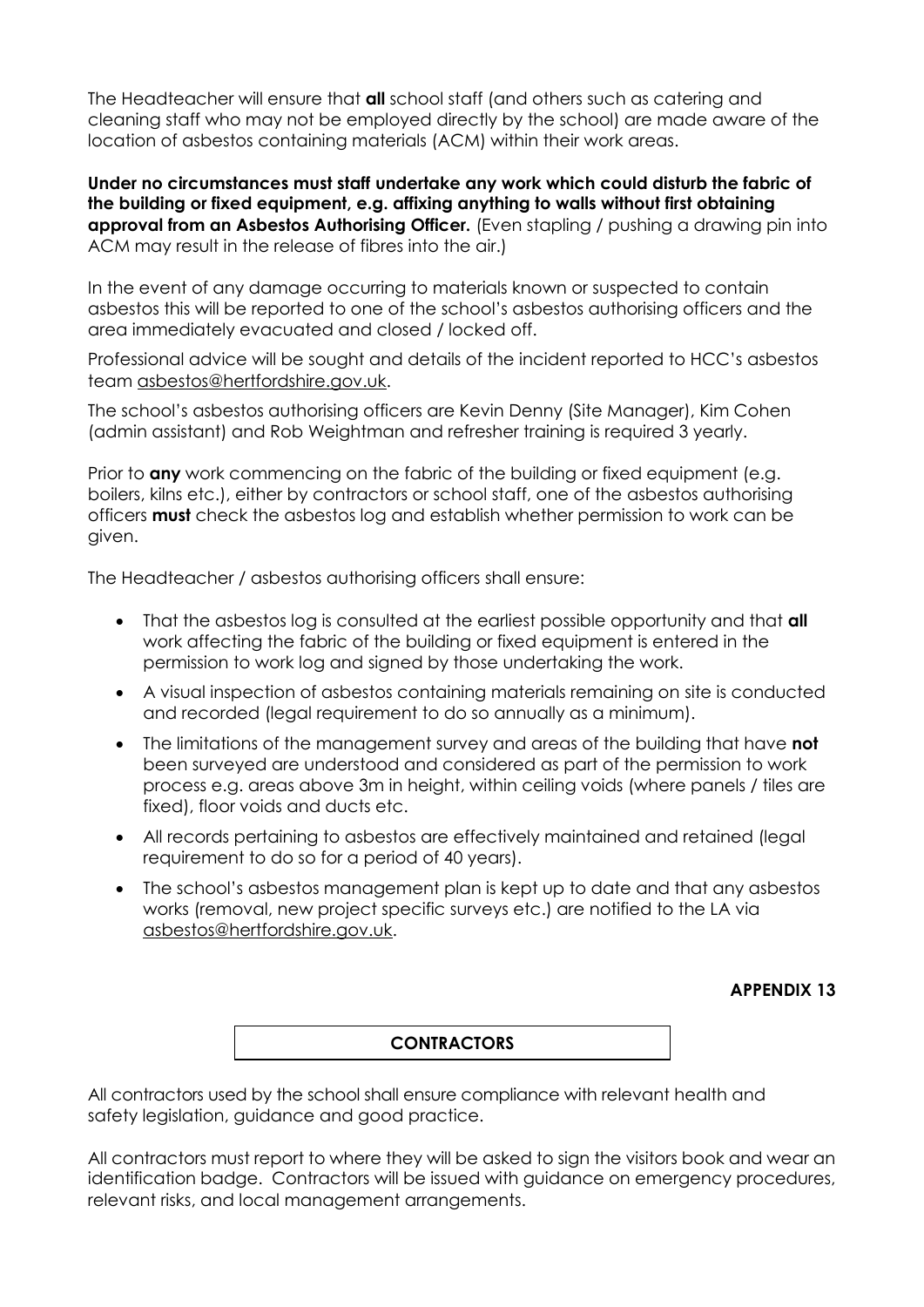Site Manager is responsible for monitoring areas where the contractor's work may directly affect staff and pupils and checking whether expected controls are in place and working effectively.

#### **School managed projects**

 $\overline{a}$ 

The [Construction \(Design and Management\) Regulations 2015](http://www.hse.gov.uk/construction/cdm/2015/index.htm?ebul=gd-cons/jun15&cr=1)<sup>3</sup> applies to all building, demolition, repair and maintenance or refurbishment work.

Where the school undertakes projects direct the governing body are considered the 'client' and therefore have additional statutory obligations. These projects can be managed by contractors on the school's behalf, and the Governing Board will ensure landlords consent has been obtained and, where applicable, all statutory approvals, such as planning permission and building regulations have been sought.

To ensure contractor competency the school considers the use of a property framework contractor as a method of procuring works. These contractors have satisfied the County Council that they understand and abide by health and safety regulations. Details can be found at<http://www.thegrid.org.uk/info/premises/property.shtml>

(When considering the appointment of contractors outside of Hertfordshire frameworks the school will undertake appropriate competency checks prior to engaging a contractor i.e. they have sufficient skills, knowledge and experience) to do the job safely, the degree of competence required will depend on the work to be done.)

Contractors will be required to provide a construction phase plan, risk assessments and method statements detailing the safe systems of work to be used prior to works commencing on site as required.

Risk assessments and method statements shall be specific to the site and all aspects of the works to be undertaken. The school, contractors and any subcontractors involved will exchange relevant information regarding the work activities and agree the risk assessments.

#### **APPENDIX 14**

#### **WORK AT HEIGHT**

Working at height can present a significant risk, where such activities cannot be avoided a task specific risk assessment will be conducted to ensure such risks are adequately controlled. A copy of this assessment will be provided to employees authorised to work at height.

Storage above head height is minimised as far as possible, where this cannot be avoided only light-weight and rarely-used items are stored there.

When working at height (including accessing storage or putting up displays) appropriate stepladders or kick stools are to be used. Staff must not climb onto chairs etc.

<sup>&</sup>lt;sup>3</sup> Such projects are notifiable to the HSE where the work exceeds 30 days or involves more than 500 person days of work. In such instances and/ or if there will be more than 1 contractor on site at the same time (in which case a principal designer and principal contractor must be appointed in writing by the client) it is recommended that an agent be used to work on the schools behalf.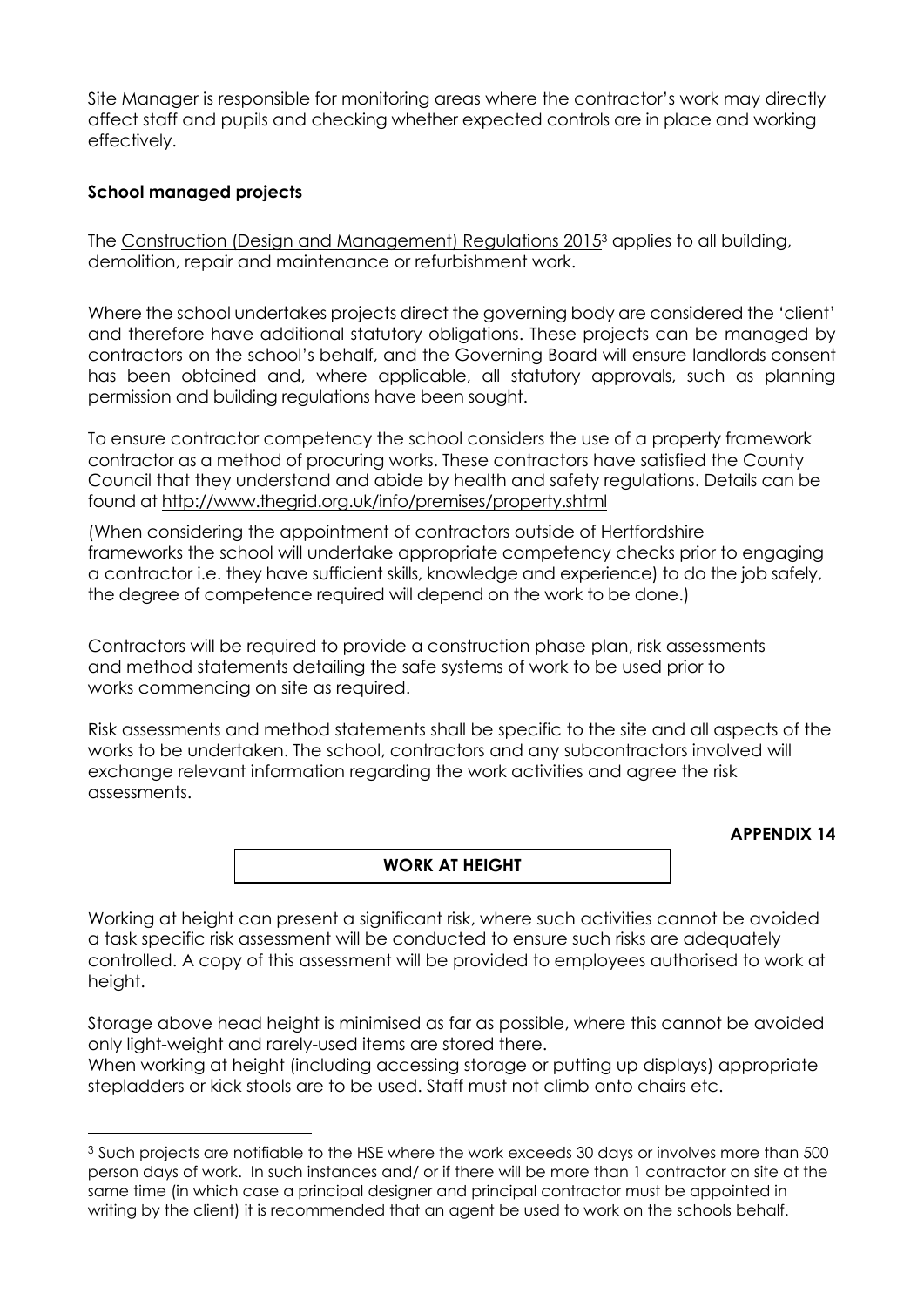Only those persons who have been trained to use ladders safely may use them. Basic instruction is provided to all staff who use ladders / stepladders <http://www.hse.gov.uk/pubns/indg455.htm>

Formal training on work at height, use of ladders, mobile tower scaffolds etc. will be provided where a significant risk is identified as part of an individuals role.

The establishments nominated person(s) responsible for work at height is Kevin Denny (Site Manager).

The nominated person(s) shall ensure:

- all work at height is properly planned and organised;
- the use of access equipment is restricted to authorised users;
- all those involved in work at height are trained and competent to do so;
- the risks from working at height are assessed and appropriate equipment selected;
- a register of access equipment is maintained and all equipment is regularly inspected and maintained and
- any risks from fragile surfaces is properly controlled.

#### **APPENDIX 15**

#### **LIFTING AND HANDLING**

Generic risk assessments for regular manual handling operations are undertaken and staff are provided with appropriate information on safe moving and handling techniques. Staff should ensure they are not lifting heavy items and equipment unless they have received training and/or equipment in order to do so safely.

Those manual handling activities which present a significant risk to the health and safety of staff, will be reported to the site manager and where such activities cannot be avoided a risk assessment will be conducted to ensure such risks are adequately controlled. A copy of this assessment will be provided to employees who must follow the instruction given when carrying out the task.

#### **Paediatric Moving and Handling**

All staff who move and handle pupils have received appropriate training (both in general moving and handling people techniques and specific training on any lifting equipment, hoists, slings etc. they are required to use).

All moving and handling of pupils has been risk assessed and recorded by a competent member of staff.

Equipment for moving and handling people (hoists, slings etc.) is subject to inspection on a 6 monthly basis by a competent contractor (Hall Stair Lift serviced by Stannah Stair Lift; Insured via HCC Insurance Scheme)

#### **APPENDIX 16**

#### **DISPLAY SCREEN EQUIPMENT (DSE)**

All staff who use computers daily, as a significant part of their normal work *(significant is taken to be continuous / near continuous spells of an hour or*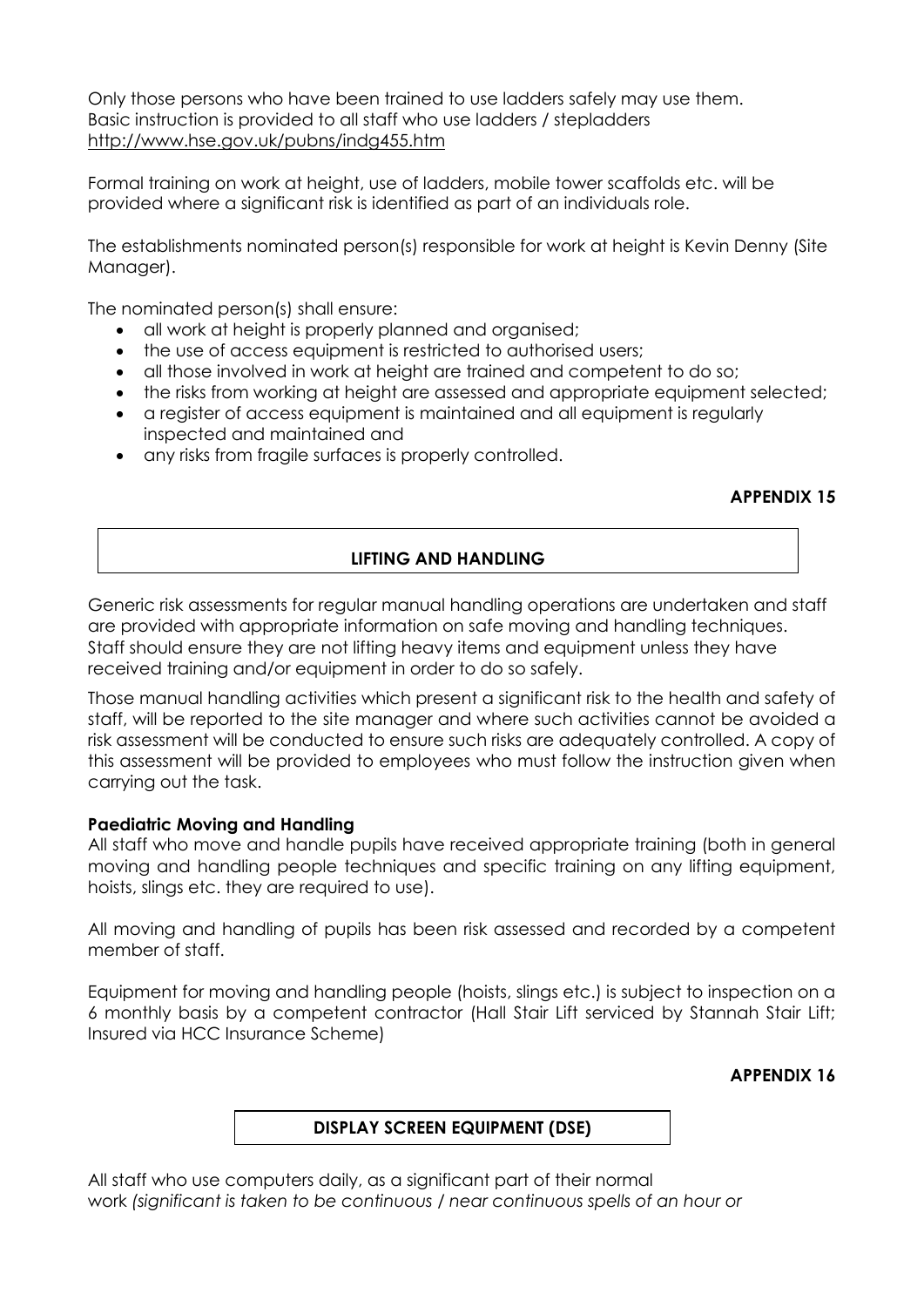*more at a time*) e.g. admin / office staff shall have a DSE assessment carried out.

Staff identified as DSE users are entitled to an eyesight test for DSE use every 2 years by a qualified optician (and corrective glasses if required specifically for DSE use).

Advice on the use of DSE is available in the [Education Health and Safety](http://www.thegrid.org.uk/info/healthandsafety/documents_manual/display_screen_equipment.doc) [Manual](http://www.thegrid.org.uk/info/healthandsafety/documents_manual/display_screen_equipment.doc) 

### **APPENDIX 17**

#### **VEHICLES ON SITE**

Vehicular access to the school is restricted to school staff and visitors only and not for general use by parents / guardians when bringing children to school or collecting them. Unless otherwise arranged.

Access to the school must be kept clear for emergency vehicles.

The vehicle access gate is not normally used for pedestrian access unless there is a clear reason for alterations in access requirements.

#### **APPENDIX 18**

#### **LETTINGS / SHARED USE OF PREMISES**

Lettings are managed by the Office Manager following HCC guidance. (See lettings policy)

#### **APPENDIX 19**

#### **MINIBUSES**

The office team maintains a list of nominated drivers who have received training in order to drive a minibus and conducts an annual check of their driving licence via the [DVLA.](https://www.gov.uk/check-driving-information) 4

(On an annual basis individual staff will be required obtain a check code from the [DVLA](https://www.gov.uk/view-driving-licence#before-you-start)  and provide this to [school office] in order the school can see what vehicles they can drive and any penalty points or disqualifications on their licence.)

All minibus drivers should hold a valid HCC minibus permit (valid for 5 years) Issued by the HCC Road Safety Unit.

-

<sup>4</sup> All drivers must be over 21 and hold a full Category B (car) licence, non-employees must have held this for at least two years. Employees must have category D1 entitlement, those who obtained their car licence after 1 January 1997 must additionally obtain Category D or D1 by passing a medical and the Passenger Carrying Vehicle (PCV) theory and practical driving tests. This also applies to all drivers with pre-1997 licences if they intend to drive a minibus abroad.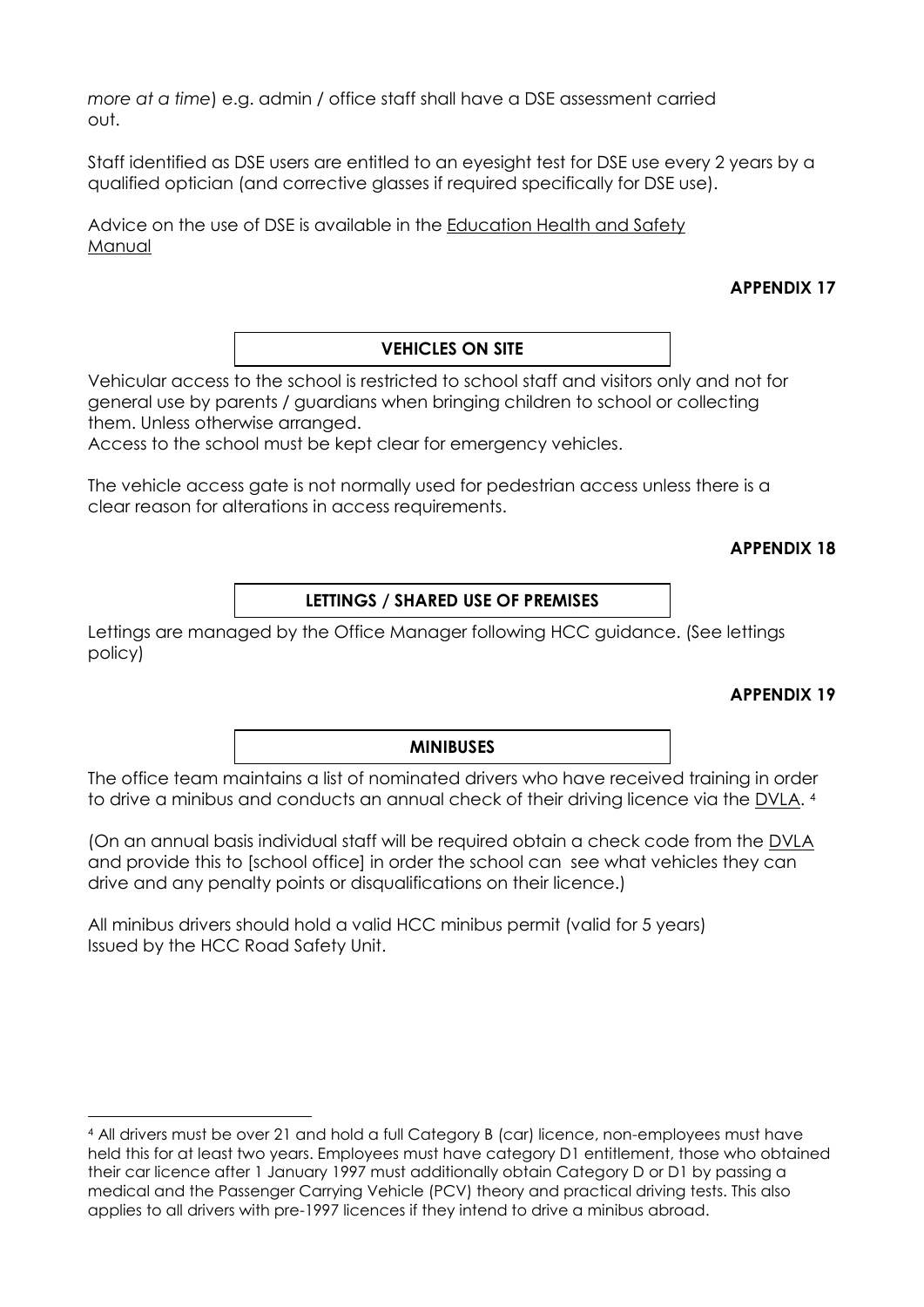#### **STRESS / WELLBEING**

The school and governing body are committed to promoting high levels of health and well being and recognise the importance of identifying and reducing workplace stressors through risk assessment, in line with the HSE and HCC's management standards. Systems (such as PM) are in place within the school for responding to individual concerns and monitoring staff workloads .

#### **APPENDIX 21**

#### **LEGIONELLA**

The school complies with advice on the potential risks from legionella as identified in the [Education Health and Safety](http://www.thegrid.org.uk/info/healthandsafety/manual.shtml#l) Manual.

A water risk assessment of the school has been completed on March 27 2019 by NEMCO. The site manager is responsible for ensuring that the identified operational controls are being conducted and recorded in the school's water log book.

This risk assessment will be reviewed where significant changes have occurred to the water system and/ or building footprint.

Cold water is mains fed (main building cold water storage tank removed March 2019 following general guidance within HCC H&S Audit). Hot Water calorifiers installed in Main Building and KS2 Building.

The risks from legionella are mitigated by basic operational controls and thus the following checks are recorded.

- Water is heated and stored to 60 deg C at calorifiers (any vessel that generates heat within a mass of stored water);
- Weekly flushing of seldom used outlets and all showers (with all outlets flushed after school holiday periods);
- Monthly temperature checks on sentinel outlets (those nearest and furthest away from calorifiers;
- Quarterly disinfection / descaling of showers;
- Six monthly temperature checks of stored water;

**APPENDIX 22**

#### **SCHOOL SWIMMING**

#### **Primary school swimming**

Swimming is planned as an offsite visit in line with the schools policy.

The school will obtain a copy of the pool's normal operating procedure (NOP) and emergency action plan (EAP) which identify the safety arrangements for the host pool.

In addition the school will obtain assurance over:

- The level of training of the swimming teacher(s);
- Pupil / swimming teacher ratios;
- Rescue / lifeguard provision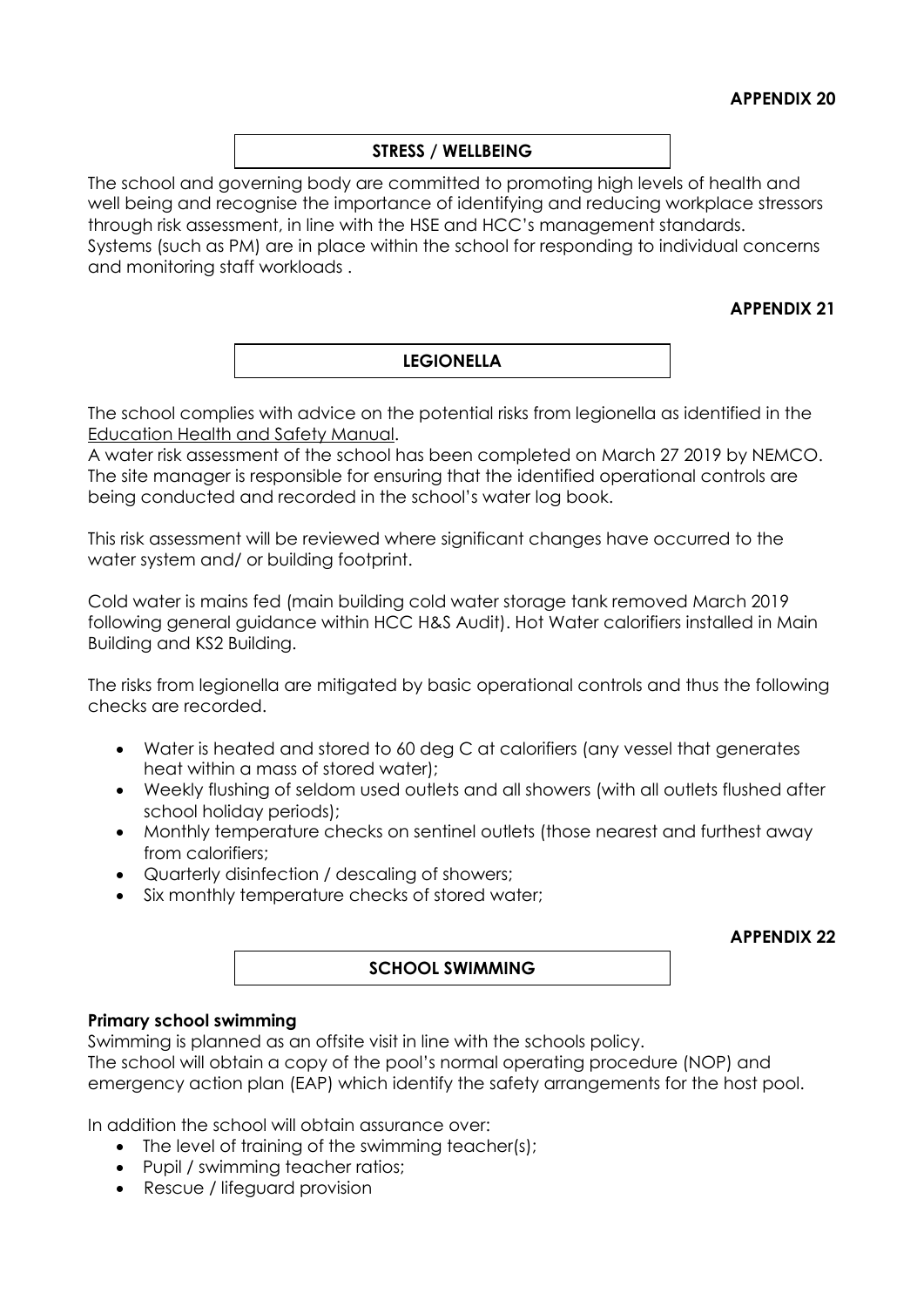# **Addendum to H&S policy**

In recognition of the current circumstances due to COVID-19, this addendum to the school's H&S policy sets out the arrangements in relation to the return to full-time school from September 2020.

In line with the school's wider responsibilities under Health and safety legislation detailed in the main H&S policy, the school has produced a COVID-19 risk assessment detailing the control measures in place to mitigate risks of transmission, this is based on the national guidance for schools produced by the DfE. [https://www.gov.uk/government/publications/actions-for-schools-during-the](https://www.gov.uk/government/publications/actions-for-schools-during-the-coronavirus-outbreak/guidance-for-full-opening-schools)[coronavirus-outbreak/guidance-for-full-opening-schools](https://www.gov.uk/government/publications/actions-for-schools-during-the-coronavirus-outbreak/guidance-for-full-opening-schools)

Our risk assessment has been consulted on with all staff and will be regularly reviewed to any reflect changes in national guidance as well as local operational issues.

# **The Headteacher will:**

Have overall responsibility for the development and implementation of the wider H&S policy, COVID-19 risk assessment and action plan.

Consult with all staff as part of the planning and risk assessment process.

Ensure all documentation is regularly reviewed to meet current need and any updated guidance from the Government or Local Authority.

Ensure that all staff, including temporary staff, peripatetic and supply teachers, visiting coaches etc. are briefed on the required controls for managing risk.

Put in place a monitoring process to review how staff and students adapt and adopt to the controls put in place, reviewing the risk assessment to reflect any additional controls or risks which become apparent as operational activities and curriculum are delivered.

Ensure that individual risk assessments (for both staff and pupils) are conducted where required.

# **All staff will:**

Carry out all work in accordance with the policy, risk assessment and action plan, including additional tasks as part of the response to COVID-19.

Take the opportunity to contribute to the risk assessment and action planning process.

Ensure appropriate controls and procedures are brought to the attention of all staff under their control.